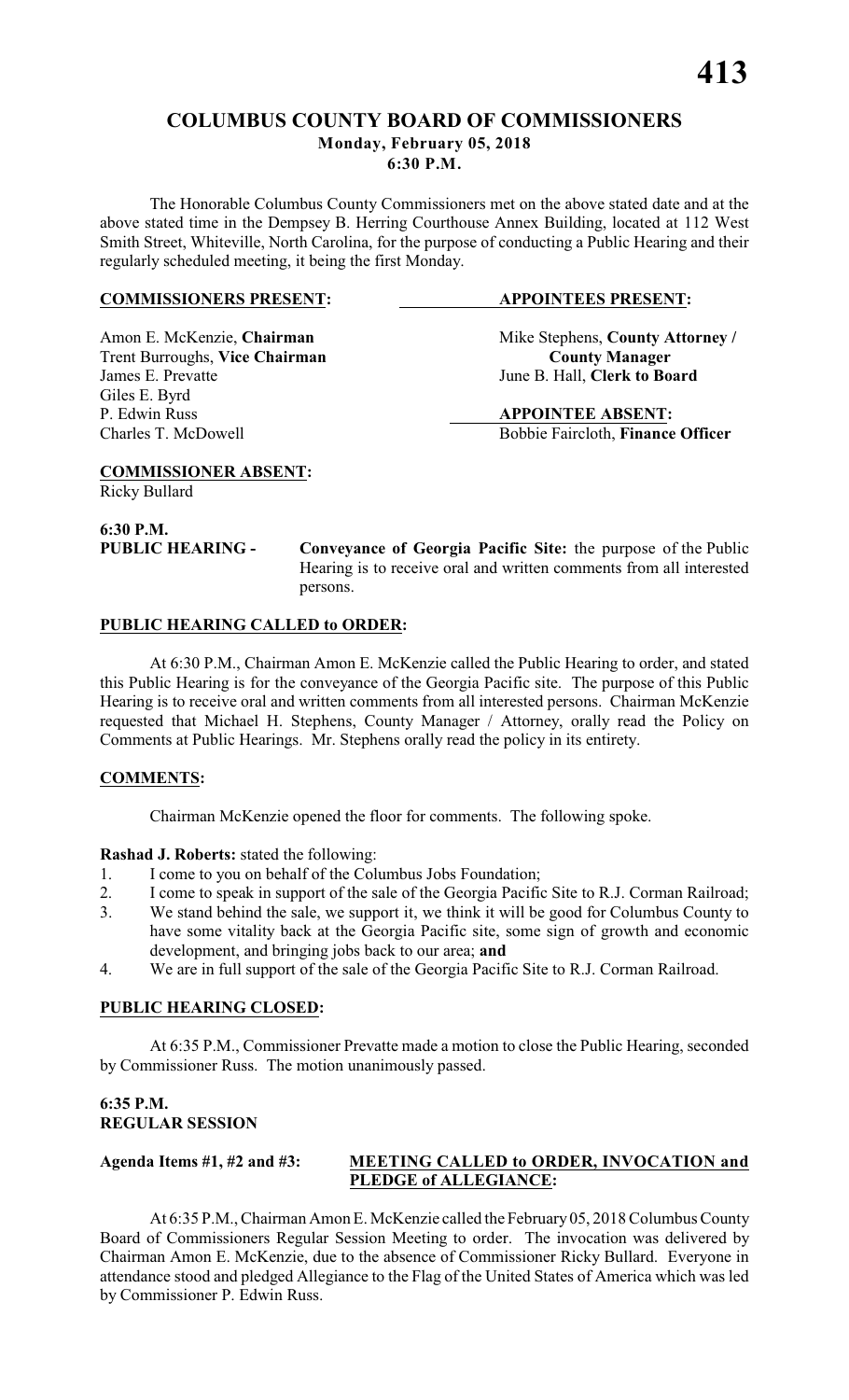### **Agenda Item #4: BOARD MINUTES APPROVAL:**

Commissioner Russ made a motion to approve the January 16, 2018 Regular Session Board Meeting Minutes, as recorded, seconded by Commissioner McDowell. The motion unanimously passed.

### **Agenda #5: PUBLIC INPUT:**

Chairman McKenzie opened the floor for Public Input. The following spoke.

1. **Terry L. Mann, 203 Elm Street, Whiteville, NC 28472:** stated the following: -Isaw some information on the internet and on television regarding a Job Creation Program coming to Columbus County;

-In this information the City of Whiteville was not mentioned;

-I have spoken to Gary Lanier and he stated that Whiteville would be included; **and**

-I would like to remind you that Whiteville is a part of Columbus County.

- 2. **Johnny D. Edge, 470 Happy Home Road, Nakina, NC 28455:** stated the following: -I have been approached by several citizens and asked how can we work with the Commissioners and make this a better community in which all of us live; -The seven (7) districts that we have should be operating as one (1) body; -When an issue arises, it should be known by all Commissioners to be discussed, and discovery made about the details, and the pros and cons; **and** -At this time, the opioid crisis needs to be the number one priority.
- 3. **JaShaurna T. Bellamy, P.O. Box 782, Tabor City, NC 28463:** stated the following:

-As of April of this year, I will be an employee for the past five (5) years of the Social Services Department;

-I am here to speak on behalf of myself of the Social Services Department about the pay scale;

-The starting salaries in our sister counties, Bladen, Robeson, Brunswick and New Hanover, are anywhere from \$7,000 to \$10,000 higher than Columbus County;

-Phase 3 and Phase 4 of the Pay Plan have not been put into place;

-The Pay Plan was last discussed in May, 2016;

-Neglecting Phase 3 and 4 has placed some of our employees coming into our agency with no experience making more money than old employees;

-When salaries remain the same for multiple years, they did not correlate with COLA;

-Some of the county employees are eligible for benefits with Social Services due to their salary;

-The employees that have to travel late at night have to use vehicles that could be a problem mechanically; **and**

-Due to the low pay scale, the Social Services Department has a high turnover and limits what they can do to help the citizens of Columbus County.

**Agenda Item #6: OPIOID ADDICTION LITIGATION - DISCUSSION:** Terry Hutchens, Hutchens Law Firm, is requesting Columbus County to join their group in the fight against opioid abuse.

### **DELETED**

### **Agenda Item #7: INTERNATIONAL LOGISTICS PARK INFRASTRUCTURE GRANT EFFORT - UPDATE:**

Emily Miller, McAdams and Associates, LLC, presented the following update on the efforts to obtain grant funding for the Logistics Park infrastructure.

### **Funding Initiatives International Logistics Park Utilities**

### **Project Scope:**

Provide water and sewer services to the International Logistics Park which will also serve the Mid-Atlantic Industrial Rail Park across the Brunswick County line. -Better positioned to attract new or expanding industry clients

-Shovel ready site(s) to meet tight vertical schedules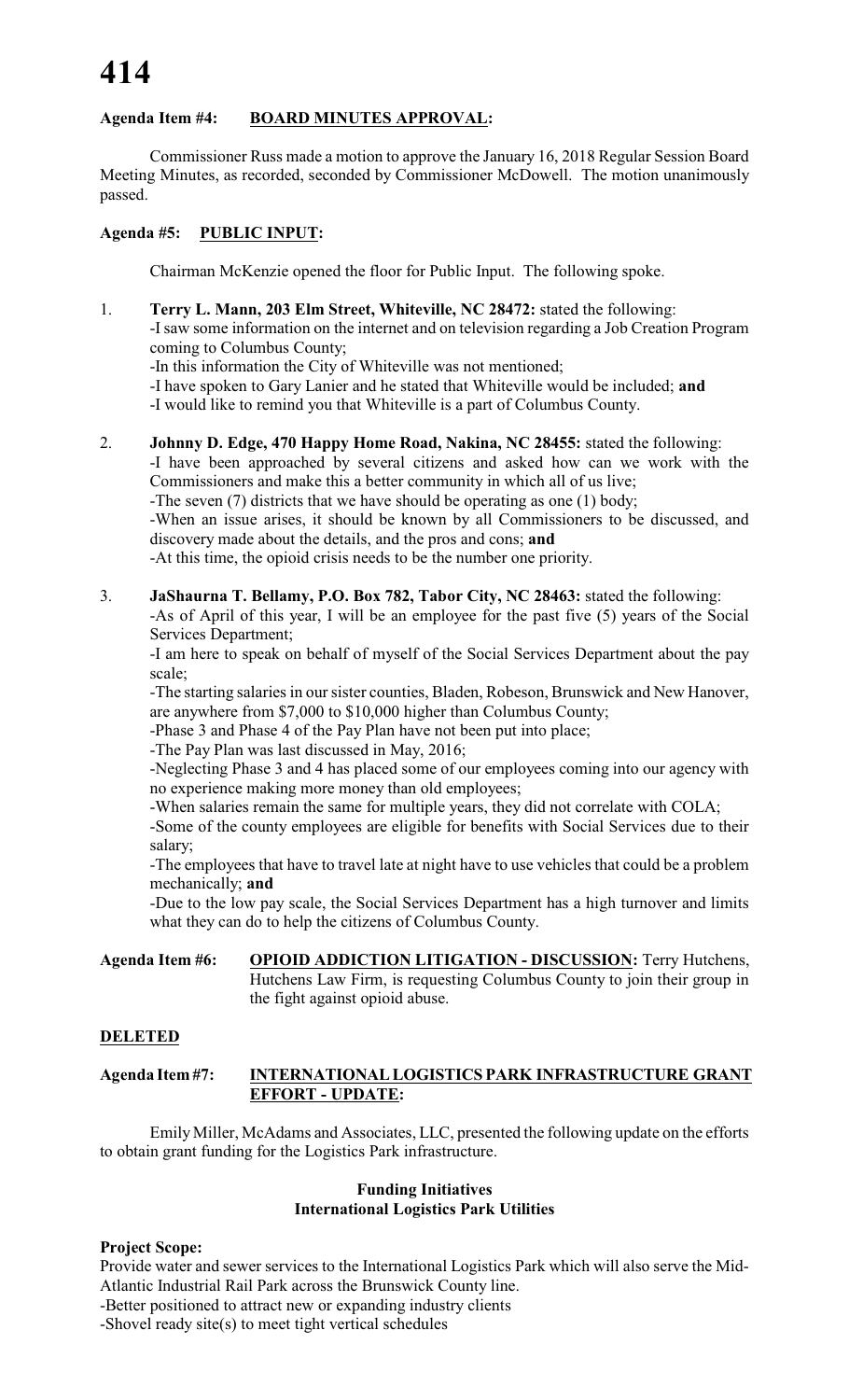-Bring two Mega Sites into alignment with current market demand

### **Project Goals:**

### **Short Term:**

-Extend wastewater infrastructure to International Logistics Park (ILP) and Mid-Atlantic Industrial Rail Park (MIRP)

**Long Term:**

-Extend water infrastructure to ILP and MIRP

-500,000 Gallon elevated water storage tank for fire suppression

### **Funding for Wastewater Project: - Total Cost = \$2,182,205**

-Requested Industrial Development Funds from North Carolina Department of Commerce -Rural Infrastructure Authority approved in August 2017

-Preliminary Engineering Report (PER) Environment Review Record (ERR) are complete and final application being submitted to Industrial Development Fund in February 2018\*

### **\*note PER and ERR include total project (water and wastewater)**

### **Proposed Wastewater Schedule:**

-Industrial Development Fund Final Approval and Grant Agreement Issued March 2018

-Design and Permitting April through August 2018

-Bid September 2018

-Award construction contract / Notice to Proceed October 2018

-Construction complete Summer 2019

**Funding for Water Project:**

### **Total Cost - \$4,192,595 (water and elevated tank) \*includes 16" WL from Brunswick for interconnection @ \$1.2M**

-Initially met with Golden LEAF and applied for Disaster Recovery Funds

-There was not enough funding to finance Hazard Mitigation Projects under this Program

### **Funding for Water Project:**

Cost Breakdown - \$4,192,595\*

Columbus County Water Main - \$550,000

Brunswick County Water Line - \$1,200,000

Elevated Water Tank (composite) - \$1,750,000

\*includes 20% contingency

### **Proposed Waterline Schedule:**

-There is adequate water capacity available to serve International Logistics Park and Mid-Atlantic Rail Park at this time

-Upon completion of wastewater project in summer 2019, request a second grant from Industrial Development Fund (IDF) to assist with water line extensions and interconnection to Brunswick County

-Waterline Extensions complete by December 2020

### **Proposed Elevated Water Tank Schedule:**

-There is adequate water pressure available to serve the first client to locate in International Logistics Park and Mid-Atlantic Logistics Park

-Upon recommendation by the State, Columbus County will apply for an economic development grant based on first committed client's jobs, wages and investment

-Likely, EDPNC will review the project at that time with Commerce and Golden LEAF to determine the most appropriate funding resource(s)

### **Summary:**

-Proposed Schedule:

-Wastewater infrastructure will be complete in Summer 2019

-Waterline extensions and interconnection complete December of 2020

-Elevated water tank upon commitment of initial client locating at either of the two mega sites

-Cost to Columbus:

-Wastewater infrastructure = \$0

-Water infrastructure TBD

-Elevated water tank TBD

### **Agenda Item #8: PROCLAMATION - TEEN DATING VIOLENCE AWARENESS MONTH:**

Vickie Pait, Families First Director, requested Board approval and adoption of the following Teen Dating Violence Awareness and Prevention Month, February 2018, A Proclamation.

**TEEN DATING VIOLENCE AWARENESS and PREVENTION MONTH, February 2018**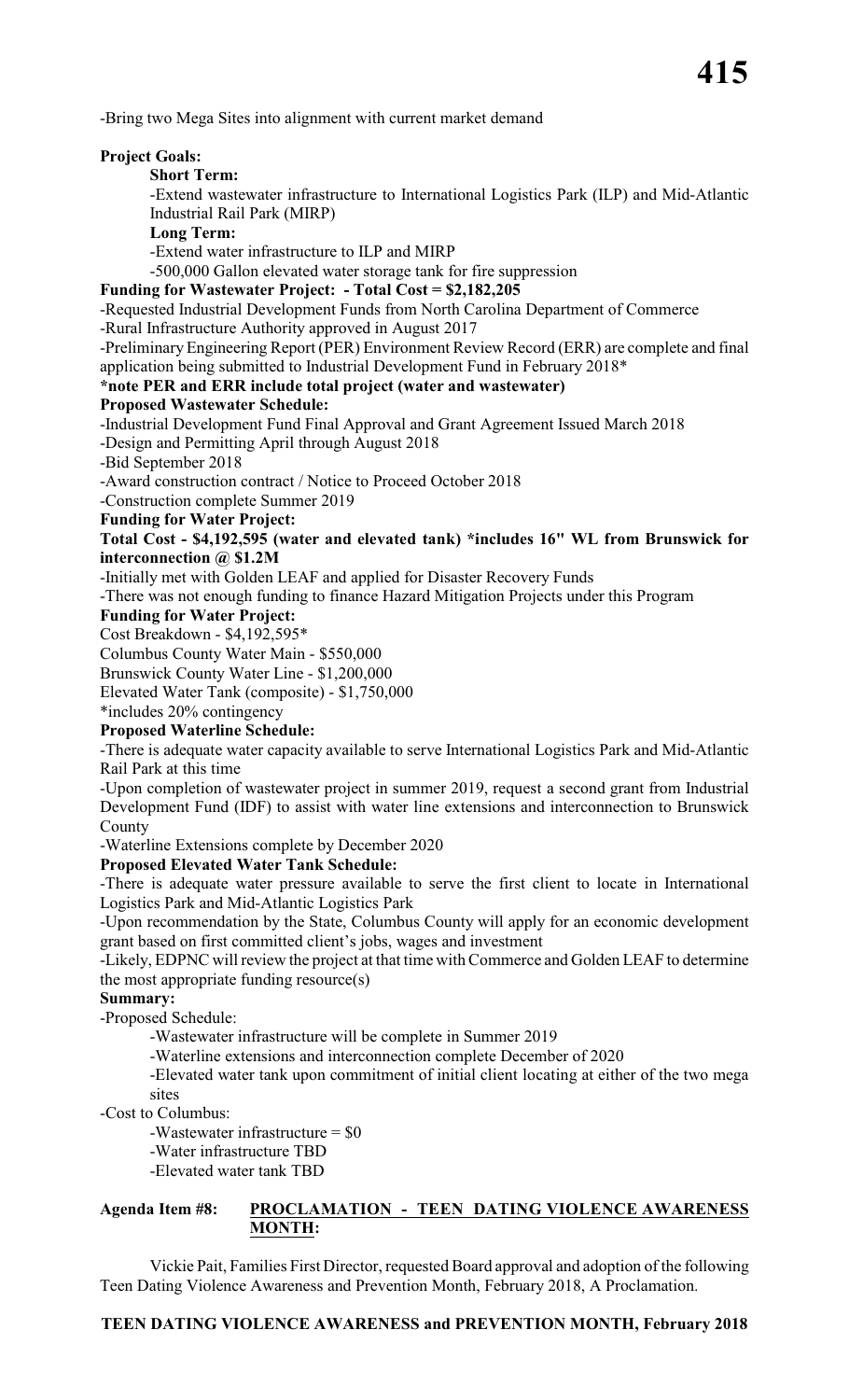### **A PROCLAMATION**

**WHEREAS,** females between the ages 16-24 are more vulnerable to intimate partner violence, experiencing abuse at a rate almost triple the national average; **and**

**WHEREAS,** one in three adolescent girls in the United States is a victim of physical, emotional or verbal abuse from a dating partner, a figure that far exceeds victimization rates for other types of violence affecting youth; **and**

**WHEREAS,** high school students who experience physical violence in a dating relationship are more likely to use drugs and alcohol, are at greater risk of suicide and are much more likely to carry patterns of abuse into future relationships; **and**

**WHEREAS,** young people victimized by a dating partner are more likely to engage in risky sexual behavior and unhealthy dieting behaviors and the experience may disrupt normal development of self-esteem and body image; **and**

**WHEREAS,** nearly half of teens who experience dating violence report that incidents of abuse took place in a school building or on school grounds; **and**

**WHEREAS,** only 33% of teens who are in an abusive relationship ever tell anyone about the abuse, and 81% of parents surveyed either believe teen dating violence is not an issue or admit they do not know if it is one; **and**

**WHEREAS,** by providing young people with education about healthy relationships and relationship skills and by changing attitudes that support violence, we recognize that dating violence can be prevented; **and**

**WHEREAS,** it is essential to raise community awareness and to provide training for teachers, counselors and school staff so that they may recognize when youth are exhibiting signs of dating violence; **and**

**WHEREAS,** the establishment of Teen Dating Violence Awareness and Prevention Month will benefit young people, their families, schools and communities regardless of socioeconomic status, gender, sexual orientation or ethnicity; **and**

**WHEREAS,** everyone has the right to a safe and healthy relationship and to be free from abuse.

**NOW, THEREFORE,** Columbus County Board of Commissioners, do hereby proclaim February 2018, Teen Dating Violence Awareness and Prevention Month throughout the county of Columbus and urge our community to work toward ending teen dating violence by empowering young people to develop healthier relationships, assisting victims in accessing the information and supportive services they need, creating better and more resources for young people in need, instituting effective intervention and prevention policies in schools and engaging in discussions with family members and peers to promote awareness and prevention of the quiet epidemic of teen dating violence.

**APPROVED and ADOPTED** this the  $5<sup>th</sup>$  day of February 2018.

|                                             | <b>COLUMBUS COUNTY BOARD OF COMMISSIONERS</b> |
|---------------------------------------------|-----------------------------------------------|
| /s/ AMONE. McKENZIE, Chairman               | /s/ TRENT BURROUGHS, Vice Chairman            |
| <b>SSI JAMES E. PREVATTE</b>                | $\left  \mathcal{S} \right $ GILES E. BYRD    |
| $\left S\right $ P. EDWIN RUSS              | /s/RICKY BULLARD                              |
| <b>S CHARLES T. McDOWELL</b>                | /s/ JUNE B. HALL, Clerk to the Board          |
| /s/ MICHAEL H. STEPHENS, Manager / Attorney |                                               |

Commissioner Byrd made a motion to approve and adopt the Teen Dating Violence Awareness and Prevention Month, February 2018, A Proclamation, seconded by Commissioner Russ. The motion unanimously passed.

### **Agenda Item #9: TAX - DEPARTMENTAL UPDATE:**

Needom Hughes, IV, Tax Administrator, delivered the following Departmental Update.

Due to the fact the Tax Office has put more emphasis on collections, along with the efficiency of the staff, our collection rate is steadily climbing. The county collection rate for the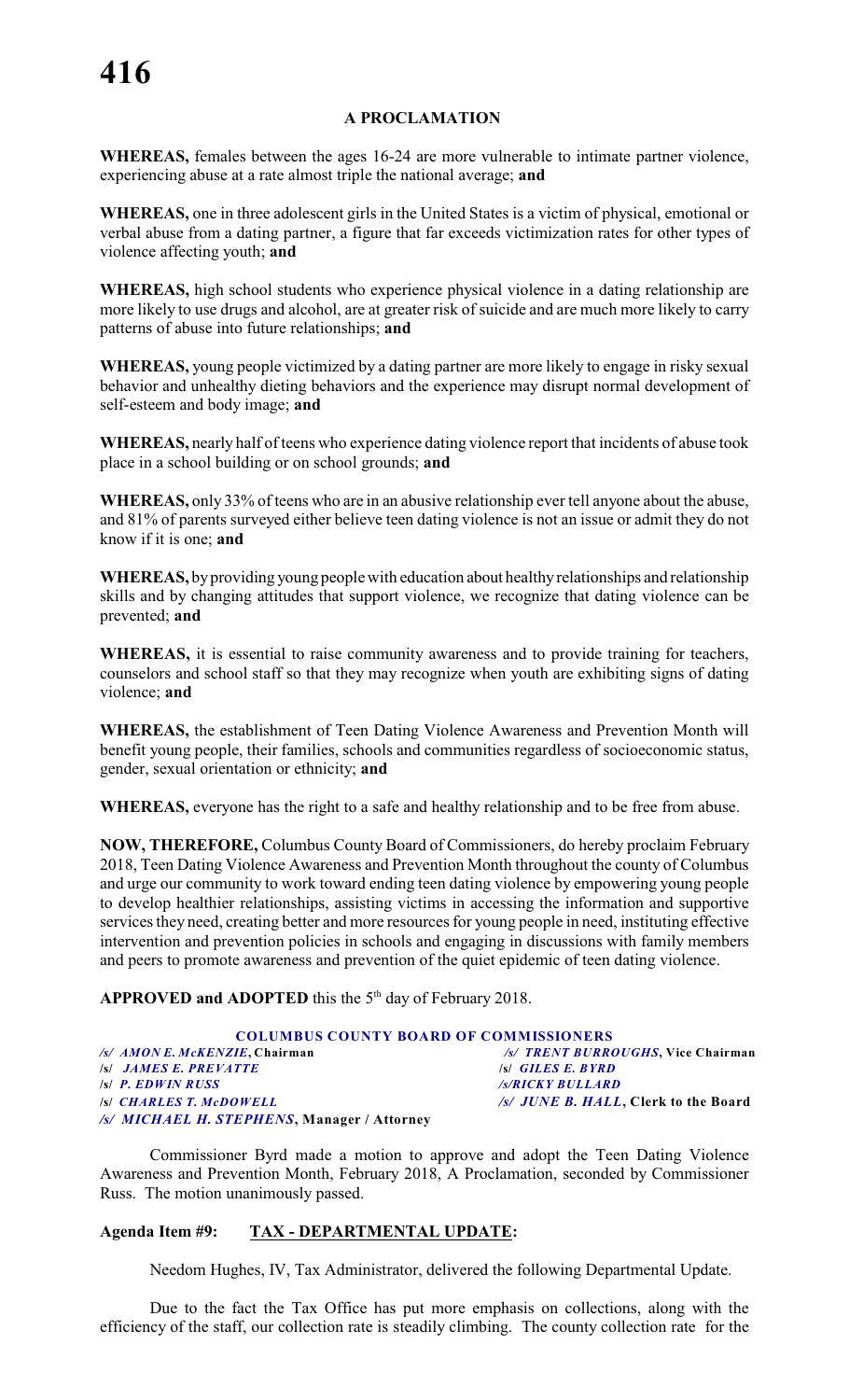fiscal year 2016 is 99.49% and for the fiscal year of 2017, we are currently at 87%. Also, 56% of that was collected during the month of August while the tax payers could take advantage of the 2% discount.

Tax Base value for 2017 / 2018: \$3,320,659,966 Tax dollar amount: \$31,241,303.67 Tax Parcels: 46,583

### **Agenda Item #10: SOLID WASTE - DEPARTMENTAL UPDATE:**

Harold Nobles, Interim Public Utilities Director, delivered the following Departmental Update.

### **2018 ANNUAL REPORT July 01, 2017 - January 29, 2018**

### **Total Customers:**

County Residents: 19,261

### **Total Tonnage Amounts:**

### **Collected and transferred to Sampson County:**

| MSW:                | 17,473.96 Tons |
|---------------------|----------------|
| <b>Brown Goods:</b> | 1,756.76 Tons  |
| $C&D/Roofing$ :     | 2,162.02 Tons  |
| Total:              | 21,392.74 Tons |

### **Total Land-filled Locally:**

| Total:                           | 686.07 tons |
|----------------------------------|-------------|
| <b>LCID Convenience Centers:</b> | 16.72 Tons  |
| Yard Waste:                      | 669.35 Tons |

### **Total Recycled Materials:**

| <b>Plastics/Glass</b>         | <b>White Goods</b> | <b>Tires</b>                         | <b>Other Electronics</b>    | <b>Batteries</b> |
|-------------------------------|--------------------|--------------------------------------|-----------------------------|------------------|
| 9.68 Tons                     |                    | 129.06 Tons 59.16 Tons               | 11.07 Tons                  | 1.51 Tons        |
| Cardboard/Newsprint:          | Televisions        | <b>Used Engine Oil</b>               | <b>Pesticide Containers</b> |                  |
| 21.37 Tons                    | 38.14 Tons         | 59.61 Tons                           | $0.96$ Tons                 |                  |
| <b>State Aid Funding:</b>     |                    |                                      |                             |                  |
| White Goods Metals \$6,313.86 |                    |                                      |                             |                  |
| Scrap Tires                   | \$20,051.53        |                                      |                             |                  |
| Solid Waste                   | \$9,093.07         |                                      |                             |                  |
|                               | \$35,458.46        |                                      |                             |                  |
| <b>Noble Oil Services</b>     |                    | <b>Used Oil Vendor</b>               |                             |                  |
| <b>Synergy Recycling</b>      |                    | <b>Electronics Vendor</b>            |                             |                  |
| <b>Litter Enforcement:</b>    |                    |                                      |                             |                  |
| Complaints: 10                |                    |                                      |                             |                  |
| Convictions:<br>$\theta$      |                    |                                      |                             |                  |
| <b>Landfill Repairs:</b>      |                    | <b>Ongoing Maintenance Operation</b> |                             |                  |

### **Compliance with NCDENR:** No violations

### **Agenda Item #11: ECONOMIC DEVELOPMENT - JOB CREATION PLAN ffor DISTRESSED COMMUNITIES PROPOSAL:**

Gary Lanier, Economic Development Director, requested Board approval to move forward with the Job Creation Plan for Distressed Communities in Columbus County, and for the travel expenses to be covered by budgeted Economic Development funds.

- Mr. Lanier stated the following:
- 1. This is a county-wide plan;
- 2. The cost of this plan will only be for the travel expenses, which may be \$2,000.00 -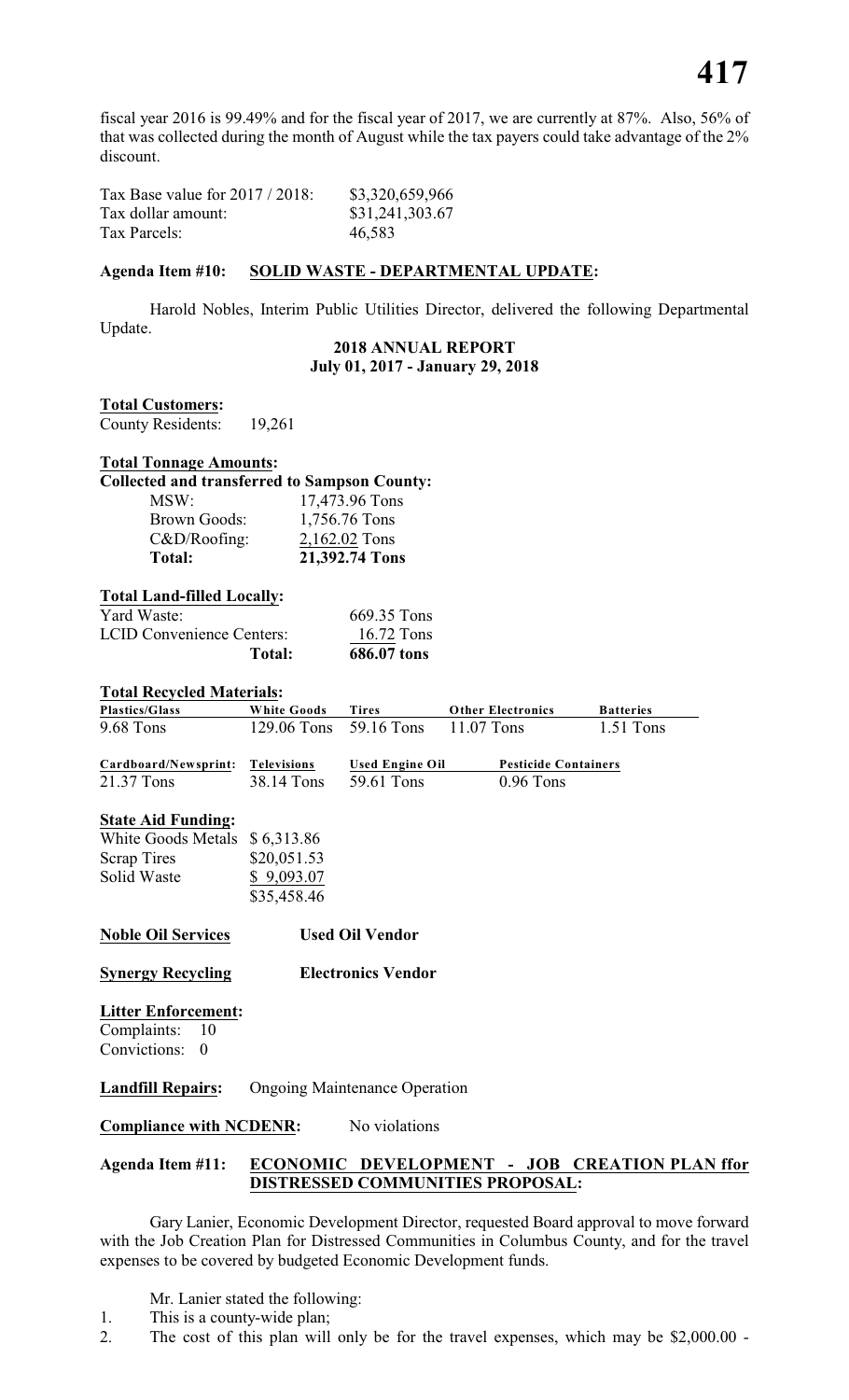\$3,000.00;

- 3. This will be on a state level; **and**
- 4. This information will help with the grant applications we send out.

Commissioner Burroughs made a motion to approve the Job Creation Plan for Distressed Communities in Columbus County, and travel expenses not to exceed three thousand and 00/100 (\$3,000.00) dollars, seconded by Commissioner Byrd. The motion unanimously passed. A copy of the plan will be filed in Minute Book Attachments, Book Number 5, in the Clerk to the Board's Office, for review.

### **Agenda Item #12: ADMINISTRATION / LEGAL - APPROVAL of RESOLUTION AUTHORIZING SALE of REAL PROPERTY for ECONOMIC DEVELOPMENT:**

Michael H. Stephens, County Manager / Attorney, requested Board approval and adoption of the following Resolution Authorizing Sale of Real Property for Economic Development Pursuant to North Carolina General Statute § 158-7.1.

### **Resolution Authorizing Sale of Real Property for Economic Development Pursuant to North Carolina General Statute § G. S. 158-7.1**

**WHEREAS,** North Carolina General Statute § 158-7.1 authorizes a county to undertake an economic development project by conveying property to a company in order to cause the company to locate or expand its operations within the county; **and**

**WHEREAS,** the Columbus County is the owner of property known as the former Georgia-Pacific Property located at 1980 Georgia-Pacific Road, Whiteville, North Carolina, and being the same property conveyed to Columbus County by instrument of record in RB 1145, at Page 817, in the Office of the Register of Deeds of Columbus County, North Carolina; **and**

**WHEREAS,** Columbus County and R. J. Corman Railroad Group, LLC have engaged in private negotiations for the conveyance of the above described property and have reached tentative agreement on the terms for conveyance; **and**

**WHEREAS,** the Board of Commissioners of Columbus County has held a public hearing whether to approve conveyance of the property to R. J. Corman Railroad Group, LLC.

### **THEREFORE, THE BOARD OF COMMISSIONERS OF COLUMBUS COUNTY RESOLVES THAT:**

- 1. The chairman of the Board of Commissioners is authorized to execute the necessary documents to convey to R. J. Corman Railroad Group, LLC the property more particularly described in the attached Exhibit A.
- 2. The conveyance of the property to R. J. Corman Railroad Group, LLC will stimulate the local economy, promote business, and result in the creation of a substantial number of jobs in Columbus County.
- 3. As consideration for the conveyance of the property, R. J. Corman Railroad Group, LLC will pay \$2,133,620.62.

**ADOPTED** 5th day of February, 2018

**(SEAL)** /s/ **AMON E. McKENZIE, Chairman Columbus County Board of Commissioners**

**ATTESTED BY: JUNE B. HALL**, Clerk to the Board

### **EXHIBIT A LEGAL DESCRIPTION FOR PROPERTY**

Lying and being in Columbus County, North Carolina and being more particularly described as follows: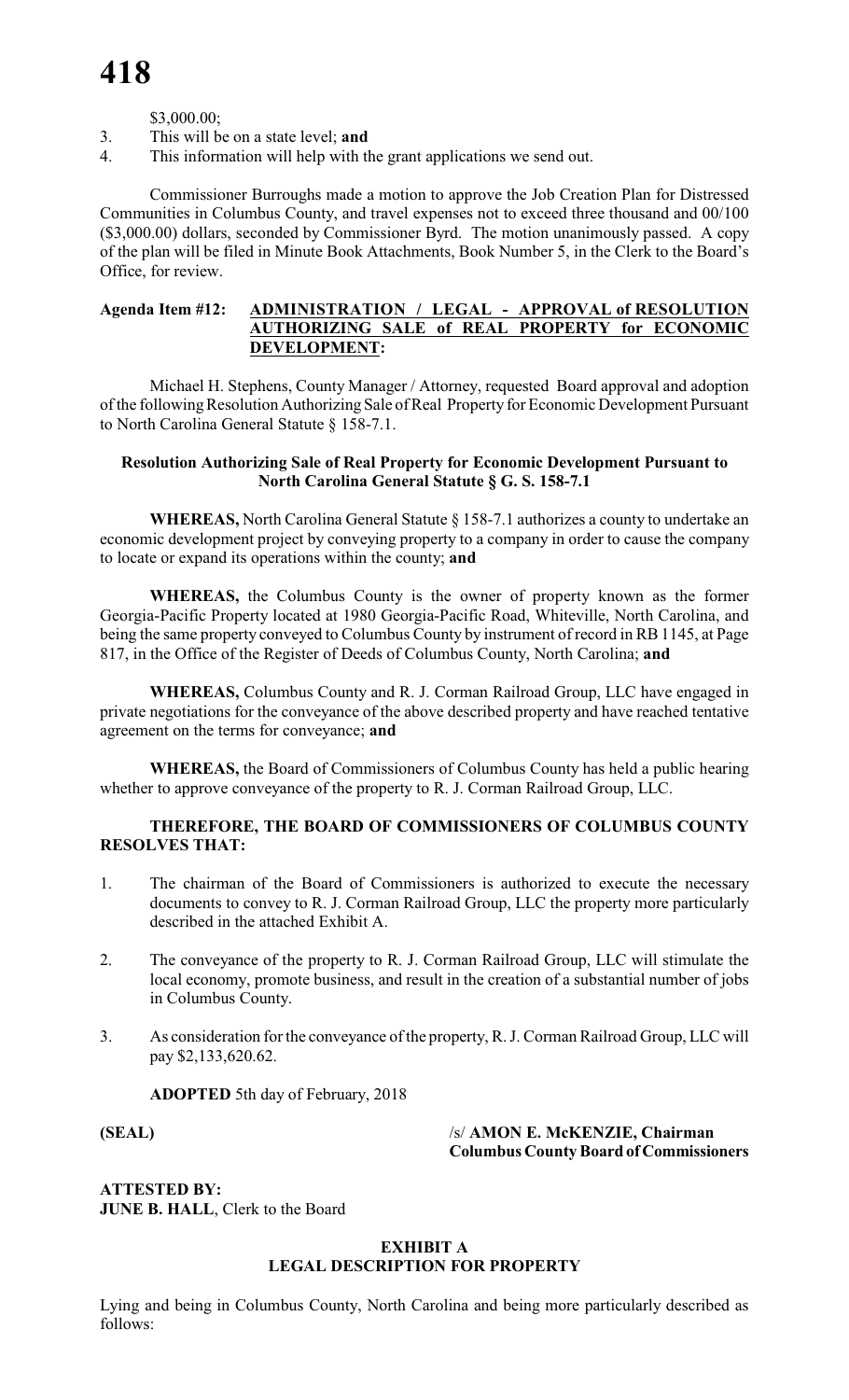### **Tract One:**

Beginning at a railroad spike in the center of U.S. Highway No. 74-76, said beginning point being the Northwest comer of the Georgia-Pacific Corporation 115.06 acre plant site, also known as "Squires Tract"; and runs thence with the center of said Highway South 70-41 West1101.08 feet to a railroad spike in the center of said Highway; thence to and with the center of a ditch and beyond, also the John Mooney line, South 23-35 East 772.13 feet to an old iron; thence with an old marked line, also John Mooney's line, North 87-02 East 737.25 feet to an old iron-new concrete marker and oak pointers, a comer of the Georgia-Pacific Corporation "Squires Tract"; thence with the Georgia-Pacific Corporation line the following courses and distances: North 73-54 East 40.2 feet to an iron pipe; South 89-49 East 101.70 feet to an iron pipe; North 50-53 East 146.92 feet to an iron pipe; South 89-38 East 70.5 feet to a large pine; thence with an old fence and parallel with a ditch North 19-33 West 988.25 feet to the point of beginning, containing 21.62 acres, more or less, exclusive of the portion within the right-of-way of said Highway.

### **Tract Two:**

Beginning at a point in the center of the Seaboard Coast Line Railroad Tracks at its intersection with the center of a new canal at the run of Juniper Branch and runs thence with the center of said railroad tracks North 86-30 West 2536.00 feet to a point 19.3 feet short of the center of a pipeline under said tracks at a small canal; thence with the J.W. Smith Estate and then John Mooney line North 39-44-30 East 2613.57 feet along and generally with an old hedgerow and fence to an old iron and new concrete monument by old oak pointers in the run of a small branch, Mrs. Mable Prevatte's line; thence with the run of the small branch the following courses and distances: North 73-54 East 40.20 feet to an iron pipe, South 89-49 East 101.70 feet to an iron pipe, North 50-53 East 146.92 feet to an iron pipe and South 89-38 East 70.50 feet to a large pine tree comer in the run of said branch, Mrs. Mable Prevatte's southeast comer; thence with her line along an old fence North 19-33 West 938.25 feet to a concrete monument; thence continuing the same course North 19-33 West 50.00 feet making a total of 988.25 feet to a point in the center of U.S. Highway 74-76 that runs from Whiteville to Chadbourn; thence with the center of said highway North 70-55 East 1189.05 feet to its intersection with the center of a concrete culvert at the run of Juniper Branch; thence with the center of a new canal that traverses the run of Juniper Branch; thence with the center of a new canal that traverses an agreed line between this tract and his "Sweet Farm" tract as shown on a map recorded in Map Book 1 at Page 23, Columbus County Registry, the following courses and distances: South 13-43 East 128.95 feet, South 7-48 East 440.58 feet, South 2-32 West 208.98 feet, South 10-45 East 302.45 feet, South 1-11 East 132.36 feet, South 11-08 West 258.17 feet, South 9-17 West 677.00 feet, South 9-25 West 200.32 feet, South 4-25 West 385.12 feet, South 10-22 West 88.38 feet, South 12-39 West 623.04 feet, South 13-17 West 104.36 feet to the beginning containing 123.33 acres less 1.36 acres for U.S. Highway 74-76 right-of-way.

Commissioner Prevatte made a motion to approve the Resolution Authorizing Sale of Real Property for Economic Development Pursuant to North Carolina General Statute § G.S. 158-7.1, in the "AS IS" condition, seconded by Commissioner McDowell. The motion unanimously passed.

### **Agenda Item #13: ADMINISTRATION / LEGAL - APPROVAL of AUTHORITY to REPRESENT and RESOLUTION for the OPIOID LITIGATION:**

Michael H. Stephens, County Manager / Attorney, requested Board approval for the McHugh Fuller Law Group to represent Columbus County for the Opioid Litigation with an Authority to Represent, and the following Resolution of the Board of Commissioners of Columbus County, North Carolina.

### **RESOLUTION of the BOARD OF COMMISSIONERS OF COLUMBUS COUNTY, NORTH CAROLINA DATE: February 05, 2018**

### **Resolution Number: 2**

**WHEREAS,** Columbus County Board of Commissioners has the authority to adopt resolutions with respect to county affairs of Columbus County, North Carolina, pursuant to N.C.G.S. § 153A-121; **and**

**WHEREAS,** the Columbus County Board of Commissioners has the authority to take action to protect the public health, safety and welfare of t he residents and citizens of Columbus County; **and**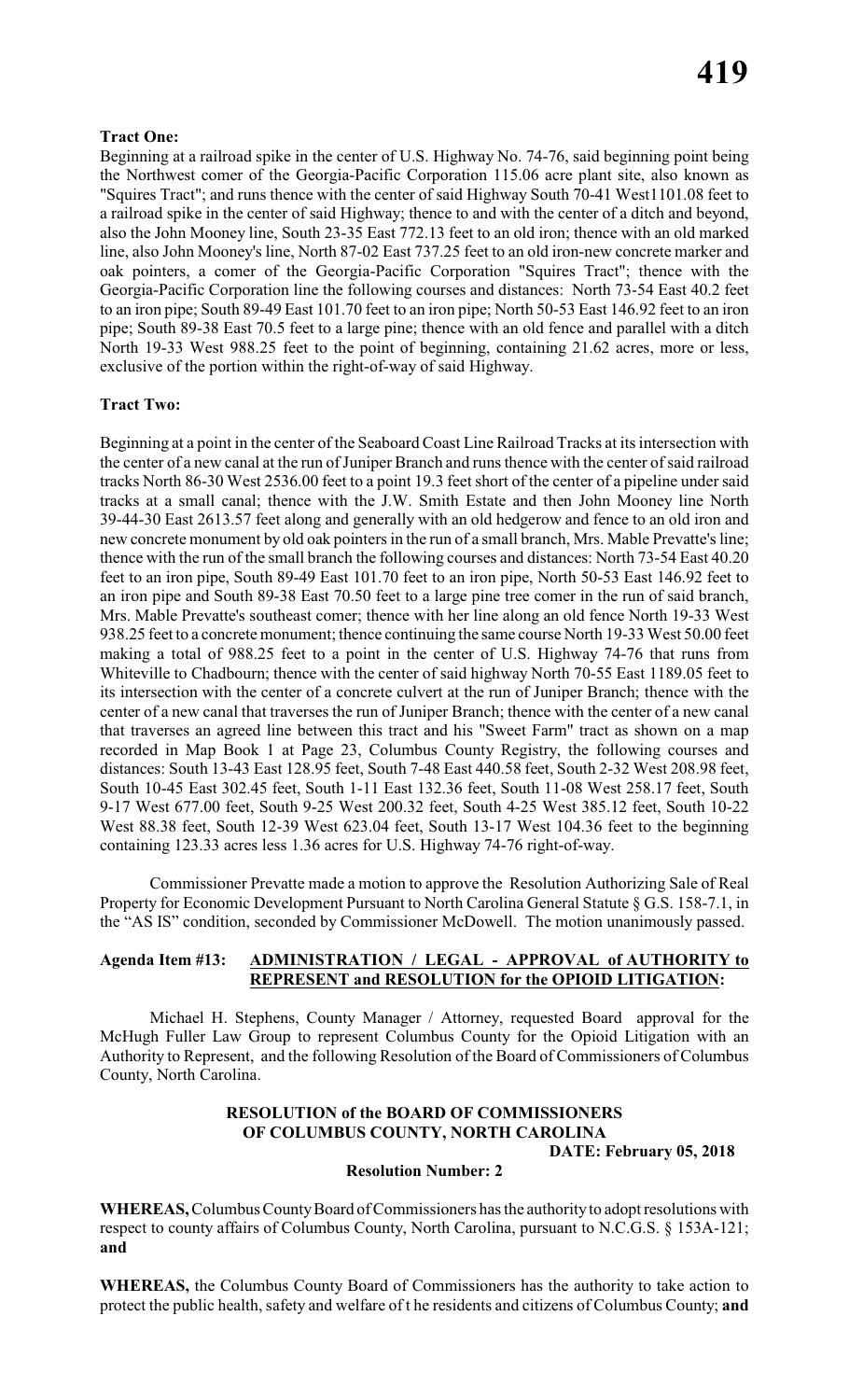**WHEREAS,** there exits a serious public health and safety crisis involving opioid abuse, addiction, morbidity and mortality in Columbus County; **and**

**WHEREAS,** the diversion of legally produced controlled substances into the illicit market causes or contributes to the serious public health and safety crisis involving opioid abuse, addiction, morbidity and mortality in Columbus County; **and**

**WHEREAS,** the opioid crisis unreasonably interferes with rights common to the general public of Columbus County; involves a significant interference with the public health, safety, peace, comfort and convenience of citizens and residents of Columbus County, includes the delivery of controlled substances in violation of State and Federal law and regulations; and therefore constitutes a public nuisance; **and**

**WHEREAS,** the opioid crisis is having an extended and far reaching impact of the general public, health and safety of residents and citizens of Columbus County and must be abated; **and**

**WHEREAS,** the violation of any laws of the State of North Carolina, or of the United States of America controlling the distribution of a controlled substance is inimical, harmful and adverse to the public welfare of the residents and citizens of Columbus County constitutes a public nuisance; **and**

**WHEREAS,** the Columbus County Board of Commissioners has the authority to abate, or cause to be abated, any public nuisance including those acts that unreasonably interfere with rights common to the general public of Columbus County and/or involve a significant interference with the public health, safety, peace, comfort and convenience of citizens and residents of Columbus County; **and**

**WHEREAS,** Columbus County has expended, is expending, and will continue to expend in the future County funds to respond to the serious public health and safety crisis involving opioid abuse, addiction, morbidity and mortality within Columbus County; **and**

**WHEREAS,** the Columbus County Board of Commissioners has received information that indicates that the manufacturers and wholesale distributors of controlled substances have distributed in Columbus County, N orth Carolina, and surrounding areas, and may have violated Federal and/or State laws and regulations that were enacted to prevent the diversion of legally produced controlled substances into the illicit market.

**NOW, THEREFORE, BE IT RESOLVED** by the Columbus County Board of Commissioners, assembled on this day at which a quorum is present, that based upon the above, the Columbus County Board of Commissioners is declaring the opioid crisis a public nuisance which must be abated for the benefit of Columbus County and its residents and citizens.

**BE IT FINALLY RESOLVED** that all resolutions that are inconsistent with this resolution are rescinded.

The motion to approve the foregoing resolution was made by Commissioner Trent Burroughs, seconded by Commissioner Charles T. McDowell, and the following vote was recorded:

| <b>DISTRICT</b> | <b>COMMISSIONER</b>            | <b>YES</b>    | N <sub>O</sub> |
|-----------------|--------------------------------|---------------|----------------|
|                 | Amon E. McKenzie, Chairman     | X             |                |
| $\mathbf I$     | James E. Prevatte              | $\mathbf X$   |                |
| Ш               | Giles E. Byrd                  | X             |                |
| IV              | P. Edwin Russ                  | X             |                |
| V               | Trent Burroughs, Vice Chairman | $\mathbf X$   |                |
| VI              | <b>Ricky Bullard</b>           | <b>Absent</b> |                |
| VII             | Charles T. McDowell            | X             |                |
|                 | <b>TOTAL:</b>                  | h             |                |

Commissioner Burroughs made a motion to approve the Resolution of the Board of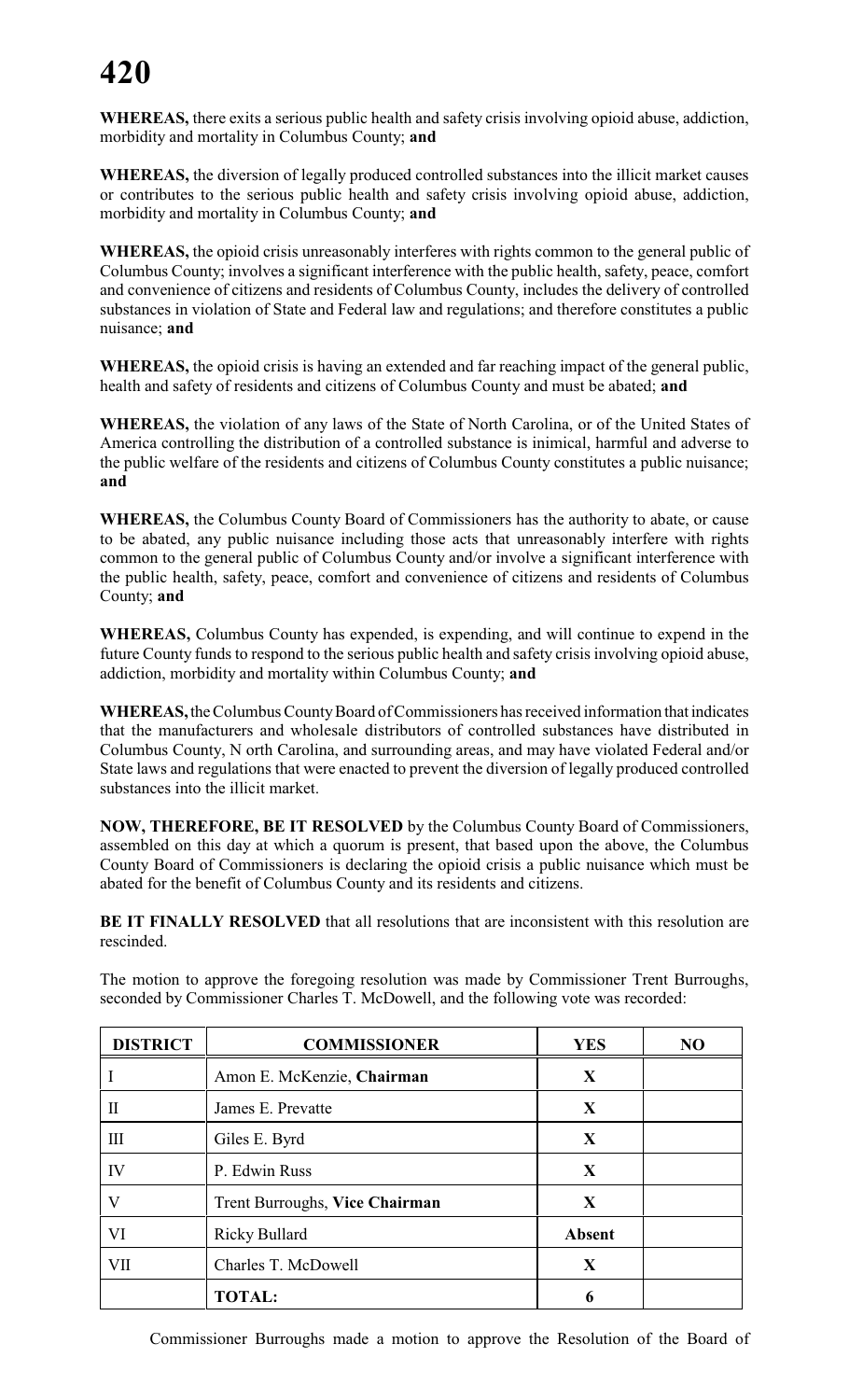Commissioners of Columbus County, North Carolina and the Authority to Represent, seconded by Commissioner McDowell. The motion unanimously passed. The Authority To Represent will be marked as Exhibit "B", and kept on file in the Minute Book Attachments, Book Number 6, in the Clerk to the Board's Office, for review.

### **Agenda Item #14: ADMINISTRATION / LEGAL - CDBG-DR NO. 17-R-3010:**

Michael H. Stephens, County Manager / Attorney, requested Board approval of the Grant Agreement and Funding Approval, in the amount of one million and 00/100 (\$1,000,000.00) dollars for CDBG-DR No. 17-R-3010.

Commissioner Byrd made a motion to approve the Grant Agreement and Funding Approval, in the amount of one million and 00/100 (\$1,000,000.00) dollars for CDBG-DR No. 17-R-3010, seconded by Commissioner Prevatte. The motion unanimously passed. A copy of this document will be kept on file in the Administration Office, and marked as Exhibit "C", in the Minute Book Attachments, Book Number 6, in the Clerk to the Board's Office, for review.

### **Agenda Item #15: ADMINISTRATION / LEGAL - PROFESSIONAL BUILDING:**

Michael H. Stephens, County Manager / Attorney, requested Board approval of the following second Lease Amendment between Hillcrest Corporation and Columbus County.

### **STATE OF NORTH CAROLINA**

### **SECOND LEASE AMENDMENT**

### **COUNTY OF COLUMBUS**

**THIS SECOND LEASE AGREEMENT**, made and entered into as of the  $5<sup>th</sup>$  day of February, 2018, by and between Hillcrest Corporation, a North Carolina Corporation, with its principal office in Whiteville, Columbus County, North Carolina, hereinafter Lessor, and Columbus County, a body politically organized and existing under and by virtue of the laws of the state of North Carolina, hereinafter Lessee;

### **WITNESSETH**

**WHEREAS,** the undersigned parties being the Lessor and Lessee respectively, under the term of a Lease dated January  $3<sup>rd</sup>$ , 2012 and as amended on the 1<sup>st</sup> day of May 2015, covering a portion of Lessor's Professional Building in which Lessee's office is located at Suites 201-219, 104 and 105, said Professional Building Complex being located at 805 N. Franklin Street, Whiteville, North Carolina, do now desire to modify and amend said Lease; **and**

**WHEREAS,** the current lease term of the Lease runs through February 28<sup>th</sup>, 2018.

**NOW, THEREFORE,** for and in consideration of One Dollar (\$1.00) and other good and valuable considerations, the receipt and sufficiency of which is hereby acknowledged, and of the promises and undertakings hereinafter set forth, the parties agree that such Lease shall be and is hereby amended and modified as follows:

### **The Lease Expiration Date of the Lease is extended for a period of three (3) years from March 1, 2018, to and including February 28, 2021.**

 Except to account for the addition to the Lease Term as amended herein, all other terms and conditions of Lease and any previous modifications thereof shall remain unchanged.

The provisions of this Lease Modification Agreement shall bind and inure to the benefit of the parties hereto, their heirs, executors, administrators, successors and assigns.

**IN WITNESS WHEREOF,** Lessor and Lessee have executed this Second Lease Amendment by their duly authorized officers and representatives as of the day and year first above written.

### **LESSEE: LESSOR:**

BY:/s/ **AMON E. McKENZIE** BY:

**COLUMBUS COUNTY HILLCREST CORPORATION**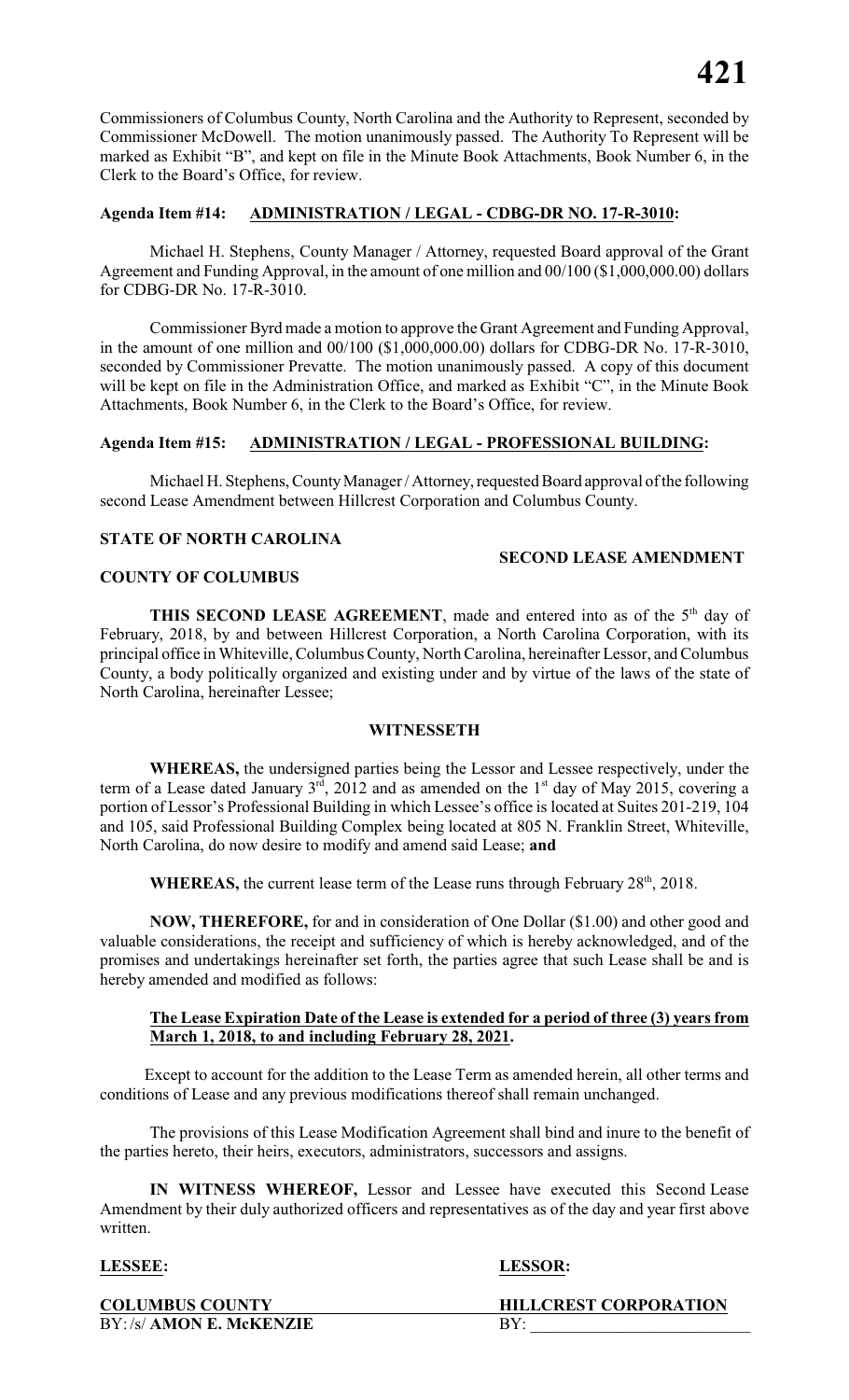### ITS CHAIRMAN PRESIDENT

| LESSOR:                       | <b>Hillcrest Corporation</b>                             |          |            |  |  |  |
|-------------------------------|----------------------------------------------------------|----------|------------|--|--|--|
| LESSEE:                       | Columbus County @ Professional Building                  |          |            |  |  |  |
| Lease Date:                   | 3/1/2012<br>1/3/2012                                     |          |            |  |  |  |
| Monthly CAM:                  | \$754.78                                                 |          |            |  |  |  |
| Inflationary Increases:       | <b>Annual CPI Adjustments</b>                            |          |            |  |  |  |
| Term:                         |                                                          |          |            |  |  |  |
| <b>Renewal Options:</b>       | 4 Five Year Options - 1st Option 3-1-13<br>$2 - 28 - 18$ |          |            |  |  |  |
| Date:                         | 12/1/2017                                                |          |            |  |  |  |
| <b>CPI</b> - Prior Year       | 1/1/2012                                                 | \$226.66 |            |  |  |  |
| CPI - Current Year            | $Dec - 17$                                               | \$246.52 |            |  |  |  |
| CPI - Increase                |                                                          | \$19.86  |            |  |  |  |
| <b>CPI</b> - Percent Increase |                                                          | 8.76%    |            |  |  |  |
| Monthly CAM Increase          |                                                          | \$66.13  |            |  |  |  |
| <b>Adjusted Monthly CAM</b>   |                                                          | \$820.91 |            |  |  |  |
|                               |                                                          |          |            |  |  |  |
|                               | 2/28/2018                                                |          | 3/1/2018   |  |  |  |
| Rental                        | \$1,937.50                                               |          | \$1,937.50 |  |  |  |
| <b>CAM</b>                    | 754.78                                                   |          | 820.91     |  |  |  |
|                               | \$2,692.28                                               |          | \$2,758.41 |  |  |  |

Commissioner Byrd made a motion to approve the Second Lease Amendment between Hillcrest Corporation and Columbus County, seconded by Commissioner Prevatte. The motion unanimously passed.

### **Agenda Item #16: RESOLUTION - RESOLUTION of SUPPORT for CONSTRUCTION of US 701 at SR 1546 BILL HOOKS ROAD and SR 1352 CHERRY GROVE ROAD:**

Michael H. Stephens, County Manager / Attorney, requested Board approval and adoption of the following Resolution of Support for Construction of US 701 at SR 1546 Bill Hooks Road and SR 1352 Cherry Grove Road from SR 1104 to SR 1403.

### **RESOLUTION of SUPPORT for CONSTRUCTION of US 701 at SR 1546 BILL HOOKS ROAD and SR 1352 CHERRY GROVE ROAD from SR 1104 to SR 1403 DATE: February 05, 2018**

### **Resolution Number: 3**

**WHEREAS,** the construction of a left turn lane on US 701 at SR 1546 (Bill Hooks Road), is needed; **and**

**WHEREAS,** the widening of the roadway two (2') feet each side to provide paved shoulders and re-surface at SR 1352 (Cherry Grove Road) from SR 1004 (Rough and Ready Road) to SR 1403 (June Baldwin Road), is needed; **and**

**WHEREAS,** the requested projects are considered to "High-Impact Low-Cost" projects; **and**

**WHEREAS,** these projects will support efforts to continue to modernize and improve mobility of the state highway system.

**NOW, THEREFORE, BE IT RESOLVED**, we, the Columbus County Board of Commissioners support the construction of a left turn lane on US 701 at SR 1546 (Bill Hooks Road), and the widening of the roadway two (2') feet each side to provide paved shoulders and re-surface at SR 1352 (Cherry Grove Road) from SR 1004 (Rough and Ready Road) to SR 1403 (June Baldwin Road).

**APPROVED** and **ADOPTED** this the  $5<sup>th</sup>$  day of February, 2018.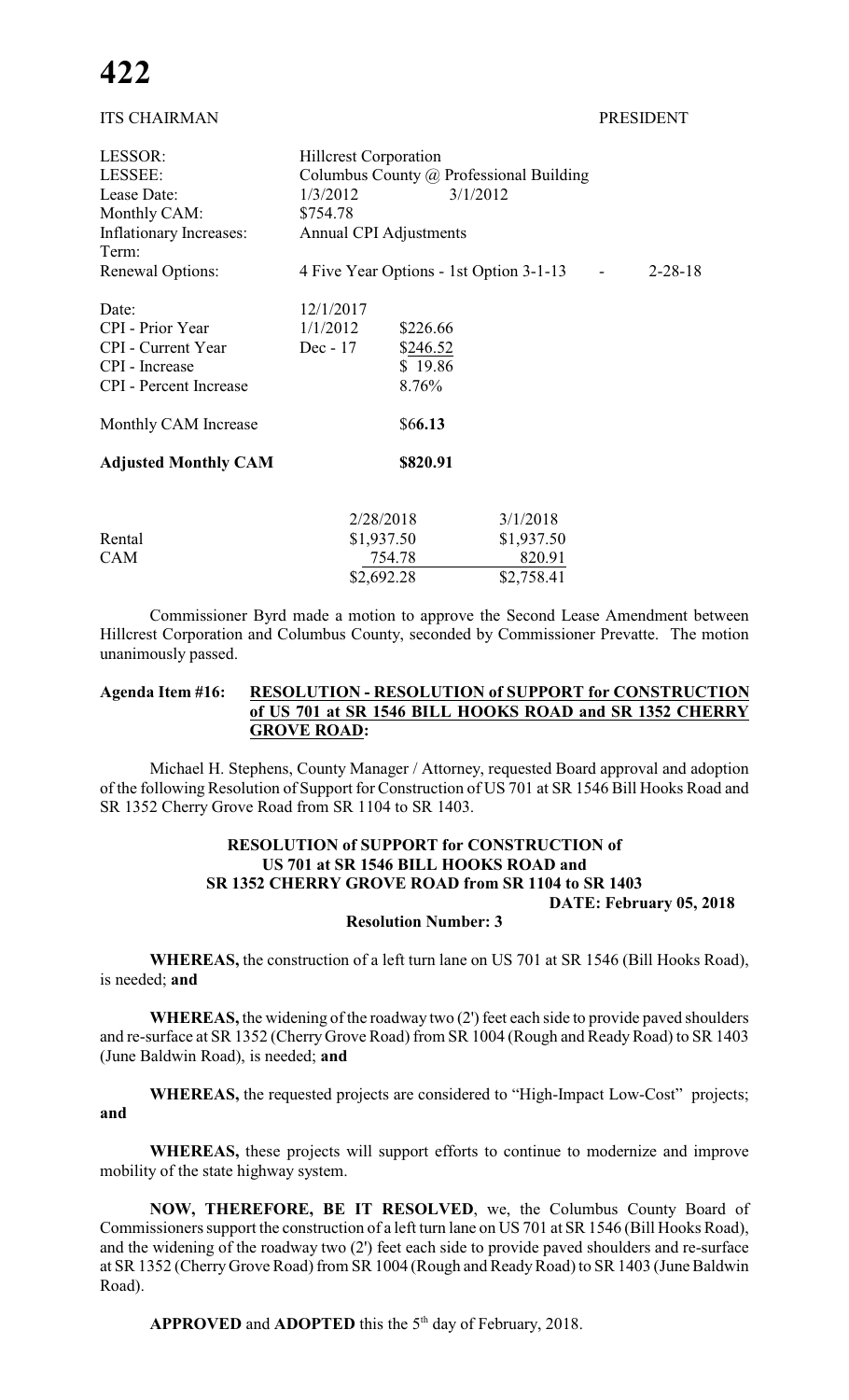## **COLUMBUS COUNTY BOARD OF COMMISSIONERS**<br>/s/ AMONE. McKENZIE, Chairman /s/ TRENT BURROUG

**/s/** *JAMES E. PREVATTE /s/ GILES E. BYRD*

 */s/ CHARLES T. McDOWELL* **/s/** *JUNE B. HALL***, Clerk to the Board** */s/ MICHAEL H. STEPHENS***, Manager / Attorney**

*/s/ AMON E. McKENZIE***, Chairman** */s/ TRENT BURROUGHS***, Vice Chairman /s/** *P. EDWIN RUSS /s/ RICKY BULLARD*  **ATTESTED BY:**

Commissioner Prevatte made a motion to approve and adopt the Resolution of Support for Construction of US 701 at SR 1546 Bill Hooks Road and 1352 Cherry Grove Road from SR 1104 to SR 1403, seconded by Commissioner Russ. The motion unanimously passed.

### **Agenda Item #17: PROCLAMATION - PROCLAMATION of SUPPORT for HB 551/SB 585 (MARSY'S LAW):**

Michael H. Stephens, County Manager / Attorney, requested Board approval and adoption of the following Proclamation of Support for HB 551/SB 585 (Marsy's Law).

### **PROCLAMATION of SUPPORT for HB 551/SB 585 (MARSY'S LAW)**

**WHEREAS,** Marsy's Law For North Carolina and advocacy organizations statewide are dedicated to guaranteeing victims' rights and providing a voice; **and**

**WHEREAS,** Marsy's Law For North Carolina supporters agree victims should always be treated with fairness and respect throughout the criminal justice process, protected from the defendant, reasonably heard at public proceedings regarding their case, and given a voice through the process of the case; **and**

**WHEREAS,** per the Federal Bureau of Investigation's (FBI) most recent "Crime in the United States" report, in 2013 a total of 33,700 North Carolinians were the victim of Violent "Index Crimes" including: murder, rape, robbery, aggravated assault, burglary, larceny, motor vehicle theft and arson; **and**

**WHEREAS,** Marsy's Law for North Carolina will ensure that victims receive the same rights that are afforded to criminals and have rights to notification of release, hearings, appropriate restitution, and the right to speak at during criminal proceedings; **and**

**WHEREAS,** Victims' Rights is a non-partisan, non-political issue, and Marsy's Law is a common sense approach to ensuring Victims' Rights

**NOW THEREFORE,** we, the Columbus County Board of Commissioners, do hereby proclaim **SUPPORT FOR HB 551/SB 595 (MARSY'S LAW)** in and for the County of Columbus, North Carolina, and encourage all of our citizens to join in the commitment to protect the rights of North Carolina crime victims.

**APPROVED** and **ADOPTED** this the  $5<sup>th</sup>$  day of February, 2018.

|                                        | IN WITNESS WHEREOF:                           |
|----------------------------------------|-----------------------------------------------|
|                                        | <b>COLUMBUS COUNTY BOARD OF COMMISSIONERS</b> |
| /s/ <i>AMON E. McKENZIE</i> , Chairman | /s/ TRENT BURROUGHS, Vice Chairman            |
| /s/ JAMES E. PREVATTE                  | $\sqrt{s}$ GILES E. BYRD                      |
| /s/ P. EDWIN RUSS                      | <b>/s/ RICKY BULLARD</b>                      |
| /s/ CHARLES T. McDOWELL                | <b>ATTESTED BY:</b>                           |
|                                        | /s/ JUNE B. HALL, Clerk to the Board          |

### /s/ *MICHAEL H. STEPHENS***, Manager / Attorney**

Commissioner McDowell made a motion to approve and adopt the Proclamation of Support for HB 551/SB 585 (Marsy's Law), seconded by Commissioner Byrd. The motion unanimously passed.

### **Agenda Item #18: FINANCE - AMENDMENT TO CONTRACT TO AUDIT ACCOUNTS:**

Bobbie Faircloth, Finance Director, requested Board approval to extend the completion of the audit until February 28, 2018, with Thompson, Price, Scott, Adams and Company, P.A.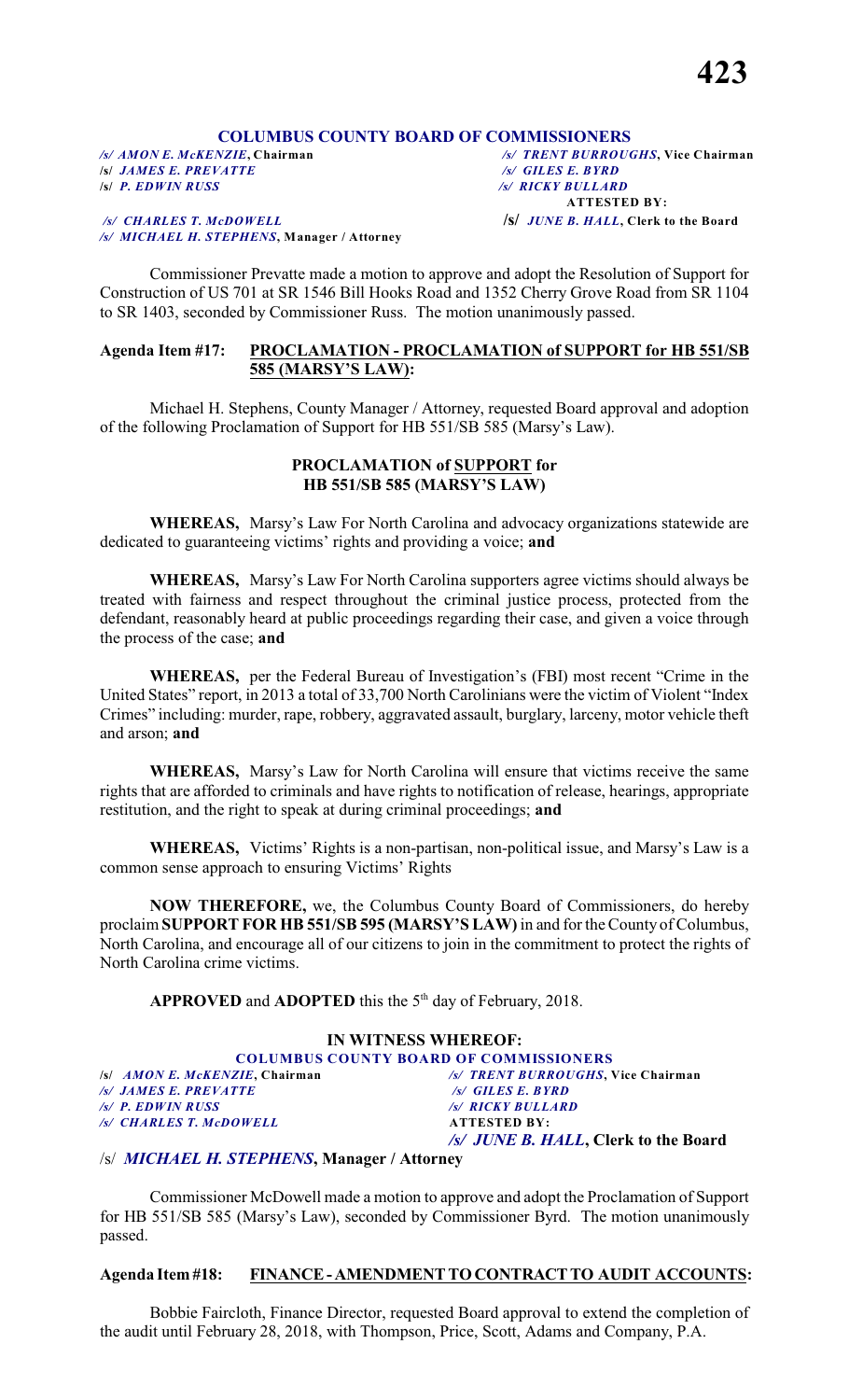Commissioner Prevatte made a motion to extend the completion of the audit until February 28, 2018, with Thompson, Price, Scott, Adams and Company, P.A., seconded by Commissioner Byrd. The motion unanimously passed.

### **RECESS REGULAR SESSION and enter into COMBINATION MEETING of COLUMBUS COUNTY WATER and SEWER DISTRICTS I, II, III, IV and V BOARD MEETING:**

At 7:30 P.M., Commissioner Prevatte made a motion to recess Regular Session and enter into a **combination meeting** of Columbus County Water and Sewer Districts I, II, III, IV and V Board Meeting, seconded by Commissioner Byrd. The motion unanimously passed.

### **Agenda Item #19: COLUMBUS COUNTY WATER and SEWER DISTRICTS I, II, III, IV and V - APPROVAL of BOARD MEETING MINUTES:**

January 16, 2018 **Combination Meeting** of Columbus County Water and Sewer Districts I, II, III, IV and V Board Meeting **(5 sets)**

This information will be recorded in Minute Book Number 2 for each Water District, respectively.

### **ADJOURN COMBINATION MEETING of COLUMBUS COUNTY WATER and SEWER DISTRICTS I, II, III, IV and V BOARD MEETING:**

At 7:31 P.M., Commissioner McDowell made a motion to adjourn the **combination meeting** of Columbus County Water and Sewer Districts I, II, III, IV and V Board Meeting, and resume Regular Session, seconded by Vice Chairman Burroughs. The motion unanimously passed.

### **Agenda Item #20: CONSENT AGENDA ITEMS:**

Commissioner McDowell made a motion to approve the following Consent Agenda Items, seconded by Commissioner Russ. The motion unanimously passed.

### A. **Budget Amendments:**

| <b>TYPE</b>         | <b>ACCOUNT</b> | <b>DETAILS</b>                | <b>AMOUNT</b> |
|---------------------|----------------|-------------------------------|---------------|
| <b>Expenditures</b> | 10-4310-535300 | M&R Vehicles                  | 10,596        |
| <b>Revenues</b>     | 10-3431-489000 | Miscellaneous Revenue         | 10,596        |
| <b>Expenditures</b> | 10-5301-533001 | CP&L Energy (Energy Neighbor) | 1,470         |
| Revenues            | 10-3530-430076 | CP&L Energy (Energy Neighbor) | 1,470         |

### B. **Tax Refunds and Releases:**

|                | Property Value                                                       |       |      |                        |                                                                                       |           |       |          |
|----------------|----------------------------------------------------------------------|-------|------|------------------------|---------------------------------------------------------------------------------------|-----------|-------|----------|
| Amount:        |                                                                      |       |      |                        |                                                                                       | \$11.90   |       |          |
| All Tied Up    |                                                                      |       |      | <b>PROPERTY: 00000</b> |                                                                                       | Total:    |       | \$12.20  |
|                | Value: \$1,478.00 Year: 2017                                         |       |      | Account:               | 01-03221                                                                              | $Bill#$ : | 47814 |          |
|                | Release value of equipment. Deceased. Release Whiteville Rescue(.30) |       |      |                        |                                                                                       |           |       |          |
|                | <b>Property Value</b>                                                |       |      |                        |                                                                                       | Amount:   |       | \$16.75  |
| Britt, Kenneth |                                                                      |       |      | <b>PROPERTY: 23627</b> |                                                                                       | Total:    |       | \$20.49  |
|                | Value: \$2,081.00 Year: 2017                                         |       |      | Account:               | 13-03979                                                                              | $Bill#$ : | 51919 |          |
|                |                                                                      |       |      |                        | Release value of farm equipment. Release Klondyke Fire(1.46) release Columbus         |           |       |          |
|                | Rescue $(42)$ release late list $(1.86)$                             |       |      |                        |                                                                                       |           |       |          |
|                | <i>Property Value</i>                                                |       |      |                        |                                                                                       | Amount:   |       | \$286.02 |
|                | Cartrette Roger Dale                                                 |       |      | <b>PROPERTY: 61588</b> |                                                                                       | Total:    |       | \$321.55 |
|                | Value: \$73,400.00 Year: 2017 Account:                               |       |      |                        | 09-03850                                                                              | $Bill#$ : | 55009 |          |
|                |                                                                      |       |      |                        | Release portion of taxes. SHB partially exempt for 2017. Release Roseland Fire(28.42) |           |       |          |
|                | release Columbus Rescue(7.11)                                        |       |      |                        |                                                                                       |           |       |          |
|                | Property Value                                                       |       |      |                        |                                                                                       | Amount:   |       | \$8.05   |
|                | <b>JCB</b> Men LLC                                                   |       |      | <b>PROPERTY: 00000</b> |                                                                                       | Total:    |       | \$10.18  |
|                | Value: \$1,000.00                                                    | Year: | 2017 | Account:               | 06-00347                                                                              | $Bill#$ : | 70576 |          |
|                |                                                                      |       |      |                        |                                                                                       |           |       |          |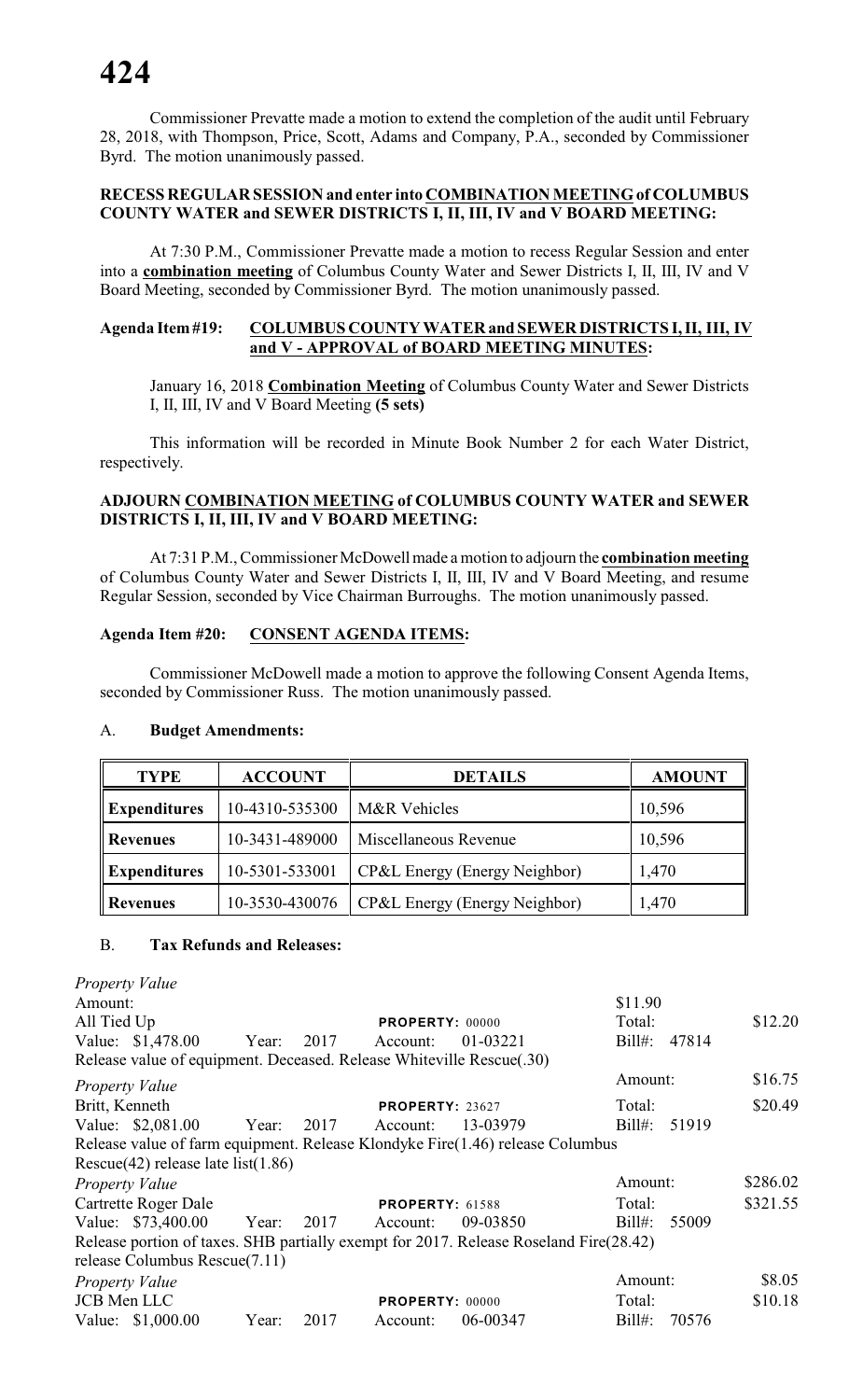| Release value of boat. Sold 2015. Release Yam City(1.00) release Columbus Rescue(.20)<br>release late list(.93) |                        |          |                    |            |
|-----------------------------------------------------------------------------------------------------------------|------------------------|----------|--------------------|------------|
| <b>Property Value</b>                                                                                           |                        |          | Amount:            | \$8.05     |
| Pierce, James E Jr. & Betty Jo                                                                                  | <b>PROPERTY: 00000</b> |          | Total:             | \$9.08     |
| Value: \$1,000.00<br>Year:<br>2017                                                                              | Account:               | 08-14949 | $Bill#$ :<br>81540 |            |
| Release value of S/W Torn down in 2016. Release Columbus Rescue(.20) release late<br>list(.83)                  |                        |          |                    |            |
| Refunds                                                                                                         |                        |          | Amount:            | \$0.00     |
| Cribb, Charles V.                                                                                               | PROPERTY: 90798        |          | Total:             | \$1,928.00 |
| Value: \$0.00<br>$08-16$<br>Year:<br>Refund user fee. Never had a can.                                          | Account:               | 09-03935 | 99999<br>$Bill#$ : |            |
| Refunds                                                                                                         |                        |          | Amount:            | \$0.00     |
| Czartoszewski, Walter & Elizabeth                                                                               | PROPERTY: 4297         |          | Total:             | \$232.00   |
| Value: \$0.00<br>2017<br>Year:<br>Refund user fees. Vacant.                                                     | Account:               | 01-01481 | Bill#:<br>57433    |            |
| Refunds                                                                                                         |                        |          | Amount:            | \$0.00     |
| Godwin, Kevin                                                                                                   | <b>PROPERTY: 85309</b> |          | Total:             | \$203.00   |
| Value: $$0.00$<br>2017<br>Year:<br>Refund user fee. House has been vacant.                                      | Account:               | 09-10823 | $Bill#$ :<br>63742 |            |
| Refunds                                                                                                         |                        |          | Amount:            | \$0.00     |
| Izzo, Samuel Shane & Anita Renae Page                                                                           | PROPERTY: 90043        |          | Total:             | \$203.00   |
| Value: \$0.00<br>2017<br>Year:<br>Refund user fee. Uses a commercial hauler.                                    | Account:               | 01-05919 | Bill#:<br>69876    |            |
| Refunds                                                                                                         |                        |          | Amount:            | \$0.00     |
| Malpass, Bennie Earl                                                                                            | PROPERTY: 77142        |          | Total:             | \$203.00   |
| 2017<br>Value: $$0.00$<br>Year:<br>Refund user fee. Vacant.                                                     | Account:               | 15-25420 | $Bill#$ :<br>74934 |            |
| Refunds                                                                                                         |                        |          | Amount:            | \$0.00     |
| Martin, Rodney E                                                                                                | PROPERTY: 87643        |          | Total:             | \$203.00   |
| Value: \$0.00<br>Year:<br>2017<br>Refund user fee. S/W is vacant.                                               | Account:               | 06-25244 | $Bill#$ :<br>75399 |            |
| Refunds                                                                                                         |                        |          | Amount:            | \$0.00     |
| RBG Farms LLC & Pearl Freeman                                                                                   | <b>PROPERTY: 21246</b> |          | Total:             | \$203.00   |
| Value: \$0.00<br>Year:<br>Refund user fee. Has commercial hauler                                                | 2017<br>Account:       | 12-01113 | Bill#: 83456       |            |
| Refunds                                                                                                         |                        |          | Amount:            | \$0.00     |
| Squires, Kathy Floyd                                                                                            | <b>PROPERTY: 00000</b> |          | Total:             | \$203.00   |
| Value: \$0.00<br>Year:<br>2017<br>Refund user fee. House is vacant.                                             | Account:               | 01-01399 | Bill#: 89195       |            |
| User Fee                                                                                                        |                        |          | Amount:            | \$0.00     |
| Barnes, Jerry & Barbara                                                                                         | PROPERTY: 2134         |          | Total:             | \$116.00   |
| Value: \$0.00<br>Year:<br>Release user fee. House is vacant.                                                    | 2017<br>Account:       | 01-05843 | Bill#: 49034       |            |
| User Fee                                                                                                        |                        |          | Amount:            | \$0.00     |
| Barnes, Jerry K & Barbara                                                                                       | <b>PROPERTY: 00000</b> |          | Total:             | \$232.00   |
| Value: \$0.00<br>Year: 2017<br>Release 2 cans. Vacant.                                                          | Account:               | 01-00430 | Bill#: 99999       |            |
| User Fee                                                                                                        |                        |          | Amount:            | \$0.00     |
| Barnes, Jerry K & Barbara C                                                                                     | <b>PROPERTY: 4279</b>  |          | Total:             | \$232.00   |
| Value: \$0.00<br>Year:<br>Release user fee. 416 S Franklin/418 S Franklin Vacant.                               | 2017<br>Account:       | 01-03200 | Bill#: 49043       |            |
|                                                                                                                 |                        |          | Amount:            | \$0.00     |
| User Fee<br>Bell, Jean S.                                                                                       | <b>PROPERTY: 16907</b> |          | Total:             | \$203.00   |
| Value: \$0.00<br>2017<br>Year:                                                                                  | Account:               | 09-01095 | Bill#: 49888       |            |
| Release user fee. Vacant.                                                                                       |                        |          |                    |            |
| User Fee                                                                                                        |                        |          | Amount:            | \$0.00     |
| Bellamy, Larry E & Diane A                                                                                      | <b>PROPERTY: 21165</b> |          | Total:             | \$203.00   |
| Value: $$0.00$<br>Year:                                                                                         | 2017<br>Account:       | 12-01205 | Bill#: 50019       |            |
| Release user fee. House used as storage.                                                                        |                        |          | Amount:            | \$0.00     |
| User Fee                                                                                                        |                        |          |                    |            |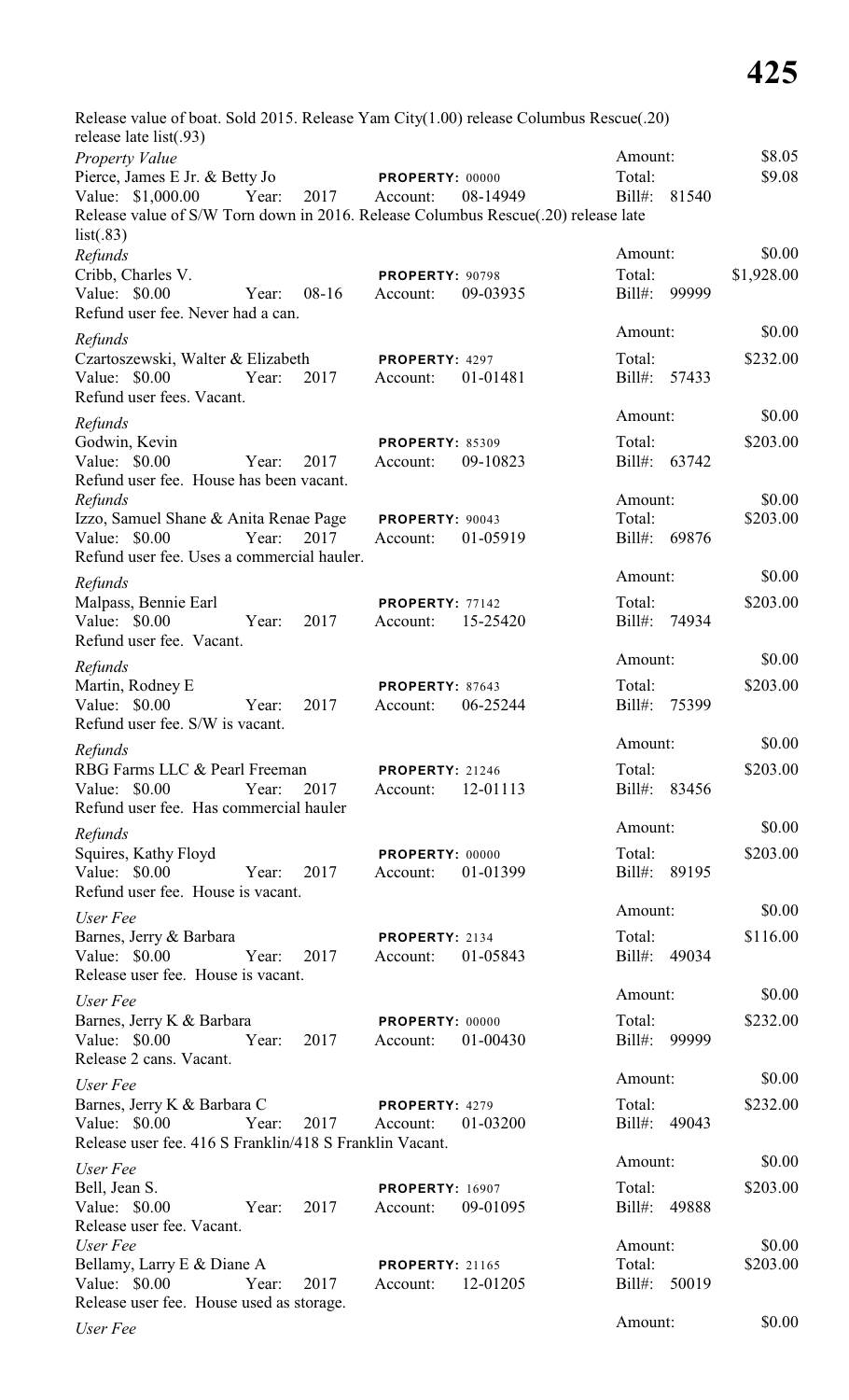| Boone, Melvinia<br>Value: \$0.00<br>2017<br>Year:<br>Release user fee. Vacant.                        | <b>PROPERTY: 18658</b><br>11-03400<br>Account:         | Total:<br>Bill#: 51193            | \$203.00           |
|-------------------------------------------------------------------------------------------------------|--------------------------------------------------------|-----------------------------------|--------------------|
| User Fee                                                                                              |                                                        | Amount:                           | \$0.00             |
| Boone, Miriam L. Powell<br>Value: \$0.00<br>Year:<br>Release user fees Both cans apt is vacant.       | <b>PROPERTY: 25304</b><br>13-03360<br>2017<br>Account: | Total:<br>Bill#: 51196            | \$232.00           |
| User Fee<br>Byrd, Gwyn Harrel<br>Value: \$0.00<br>Year:<br>2017<br>Release user fee. Vacant.          | <b>PROPERTY: 14504</b><br>08-02649<br>Account:         | Amount:<br>Total:<br>Bill#: 53794 | \$0.00<br>\$203.00 |
| User Fee                                                                                              |                                                        | Amount:                           | \$0.00             |
| C & E Farms Southeast LLC<br>Value: \$0.00<br>2017<br>Year:<br>Release user fee. Vacant.              | PROPERTY: 23220<br>12-03334<br>Account:                | Total:<br>Bill#: 53843            | \$203.00           |
| User Fee                                                                                              |                                                        | Amount:                           | \$0.00             |
| Cartrette, Shannon D & Casandra<br>Value: \$0.00<br>2017<br>Year:<br>Release user fee. Vacant.        | <b>PROPERTY: 16133</b><br>09-03956<br>Account:         | Total:<br>Bill#: 55015            | \$203.00           |
| User Fee                                                                                              |                                                        | Amount:                           | \$0.00             |
| Clarida, Thomas Oliver (Jr)<br>Value: \$0.00<br>Year:<br>2017<br>Release user fee. House is vacant.   | <b>PROPERTY: 12783</b><br>07-00228<br>Account:         | Total:<br>Bill#: 55496            | \$203.00           |
| User Fee                                                                                              |                                                        | Amount:                           | \$0.00             |
| Connor, Joanette<br>Value: $$0.00$<br>Year:<br>2017<br>Release user fee. Vacant.                      | PROPERTY: 27994<br>15-01206<br>Account:                | Total:<br>Bill#:<br>56333         | \$203.00           |
| User Fee                                                                                              |                                                        | Amount:                           | \$0.00             |
| Cribb, Charles V.<br>Value: \$0.00<br>Year:<br>2017<br>Release user fee. Vacant.                      | PROPERTY: 90798<br>Account:<br>09-03935                | Total:<br>Bill#: 57080            | \$203.00           |
| User Fee                                                                                              |                                                        | Amount:                           | \$0.00             |
| Czartoszewski, Włodzimierz<br>Value: \$0.00 Year:<br>2017<br>Release user fee. Vacant.                | PROPERTY: 8449<br>03-03351<br>Account:                 | Total:<br>Bill#: 57432            | \$203.00           |
| User Fee                                                                                              |                                                        | Amount:                           | \$0.00             |
| Farnum, Valarie Michalle<br>Value: $$0.00$<br>Year:<br>2017<br>Release user fee. House is vacant.     | <b>PROPERTY: 94839</b><br>Account:<br>11-04732         | Total:<br>Bill#: 60614            | \$203.00           |
| User Fee                                                                                              |                                                        | Amount:                           | \$0.00             |
| Godwin, Brady & Hattie<br>Value: $$0.00$<br>Year:<br>2017<br>Release user fee vacant.                 | <b>PROPERTY: 82520</b><br>12-09509<br>Account:         | Total:<br>Bill#: 63540            | \$203.00           |
| User Fee                                                                                              |                                                        | Amount:                           | \$0.00             |
| Grainger, Billy & Hazel<br>Value: \$0.00<br>Year:<br>Release user fee. No one lives in dwelling.      | <b>PROPERTY: 10982</b><br>2017<br>06-16000<br>Account: | Total:<br>Bill#: 65042            | \$203.00           |
| User Fee                                                                                              |                                                        | Amount:                           | \$0.00             |
| Hammonds, Larry Dale & Deborah<br>Value: \$0.00 Year:<br>2017<br>Release user fee. Vacant.            | <b>PROPERTY: 25911</b><br>13-00318<br>Account:         | Total:<br>Bill#: 66257            | \$203.00           |
| User Fee                                                                                              |                                                        | Amount:                           | \$0.00             |
| Hayes, James Henry<br>Value: \$0.00<br>Year:<br>2017<br>Release user fees. House and barn are vacant. | PROPERTY: 0000<br>Account:<br>16-07780                 | Total:<br>Bill#: 99999            | \$406.00           |
| User Fee                                                                                              |                                                        | Amount:                           | \$0.00             |
| Haywood, David Jr<br>Value: \$0.00<br>Year:<br>2017<br>Release user fee. House is vacant.             | <b>PROPERTY: 64500</b><br>10-08303<br>Account:         | Total:<br>Bill#: 67285            | \$203.00           |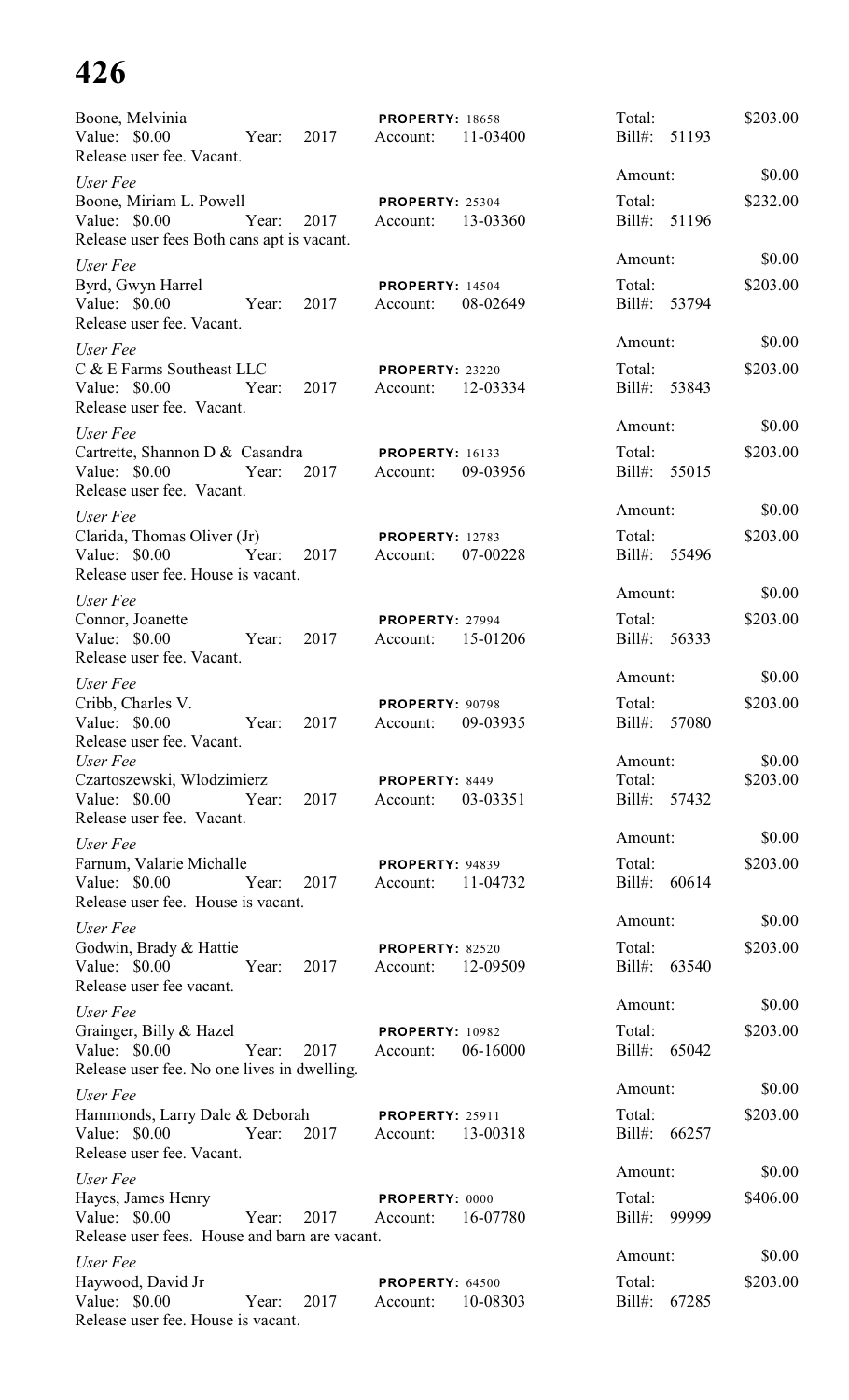| User Fee                                                                                                          |       |                     |                                      |          | Amount:                           |              | \$0.00             |
|-------------------------------------------------------------------------------------------------------------------|-------|---------------------|--------------------------------------|----------|-----------------------------------|--------------|--------------------|
| Haywood, Jimmy<br>Value: \$0.00<br>Year:<br>Release user fee. House is vacant.                                    |       | 2017                | <b>PROPERTY: 17808</b><br>Account:   | 10-08320 | Total:<br>Bill#: 67289            |              | \$116.00           |
| User Fee                                                                                                          |       |                     |                                      |          | Amount:                           |              | \$0.00             |
| Horton, Thomas Sr. & Magdaline<br>Value: \$0.00 Year: 2017<br>Release user fee. Vacant.                           |       |                     | <b>PROPERTY: 24607</b><br>Account:   | 13-20280 | Total:<br>Bill#: 69160            |              | \$203.00           |
| User Fee<br>Jablonowski, Linda B & Joseph T <b>PROPERTY</b> : 61639<br>Value: \$0.00<br>Release user fee. Vacant. |       | Year: 2017 Account: |                                      | 13-21110 | Amount:<br>Total:<br>Bill#: 69974 |              | \$0.00<br>\$203.00 |
| User Fee                                                                                                          |       |                     |                                      |          | Amount:                           |              | \$0.00             |
| James, William(Dec) & Lethan<br>Value: \$0.00<br>Release user fee. Dwelling unliveable.                           |       | Year: 2017          | <b>PROPERTY: 79970</b><br>Account:   | 09-15564 | Total:<br>Bill#: 70543            |              | \$203.00           |
| User Fee                                                                                                          |       |                     |                                      |          | Amount:                           |              | \$0.00             |
| Kinlaw, Jimmy C Jr & Vickie Wray PROPERTY: 78597<br>Year: 2017<br>Value: \$0.00<br>Release user fee. Vacant.      |       |                     | Account: 12-02454                    |          | Total:<br>Bill#: 72326            |              | \$203.00           |
| User Fee                                                                                                          |       |                     |                                      |          | Amount:                           |              | \$0.00             |
| Lay, Ellis W<br>Value: \$0.00<br>Year: 15-17<br>Release user fee. Vacant.                                         |       |                     | PROPERTY: 00000<br>Account:          | 07-10139 | Total:<br>Bill#: 99999            |              | \$629.00           |
| User Fee                                                                                                          |       |                     |                                      |          | Amount:                           |              | \$0.00             |
| Lewis, Kathleen<br>Value: \$0.00 Year:<br>Release user fee. Vacant.                                               |       | 2017                | PROPERTY: 80422<br>Account: 16-00125 |          | Total:<br>Bill#: 73672            |              | \$203.00           |
| User Fee                                                                                                          |       |                     |                                      |          | Amount:                           |              | \$0.00             |
| Long, Allene L.<br>Value: \$0.00 Year:<br>Release user fee. Picked up can.                                        |       | 2017                | PROPERTY: 7306<br>Account:           | 03-01517 | Total:<br>Bill#: 74045            |              | \$203.00           |
| User Fee                                                                                                          |       |                     |                                      |          | Amount:                           |              | \$0.00             |
| Long, Vernon Lee & Patricia Ann<br>Value: \$0.00 Year: 2017<br>Release user fee. Vacant.                          |       |                     | PROPERTY: 7404<br>Account:           | 03-14920 | Total:                            | Bill#: 74486 | \$203.00           |
| User Fee                                                                                                          |       |                     |                                      |          | Amount:                           |              | \$0.00             |
| Malpass, Wade Herman(Jr)<br>Value: \$0.00 Year:<br>Release user fee. Billed for 2 only has 1                      |       | 2017                | PROPERTY: 28897<br>Account: 15-05031 |          | Total:<br>Bill#: 75089            |              | \$203.00           |
| User Fee                                                                                                          |       |                     |                                      |          | Amount:                           |              | \$0.00             |
| McCray, Nathine<br>Value: \$0.00 Year:<br>Release user fee. House is vacant.                                      |       | 2017                | <b>PROPERTY: 11420</b><br>Account:   | 06-04943 | Total:<br>Bill#: 75908            |              | \$203.00           |
| User Fee                                                                                                          |       |                     |                                      |          | Amount:                           |              | \$0.00             |
| Mckeithan, Gwendolyn C<br>Value: \$0.00 Year:<br>Release user fees. 2 houses vacant. Prop#24927 #24942            |       | 2017                | PROPERTY: 00000<br>Account: 13-02808 |          | Total:<br>Bill#: 99999            |              | \$319.00           |
| User Fee                                                                                                          |       |                     |                                      |          | Amount:                           |              | \$0.00             |
| McLamb, Margaret Pearl L<br>Value: \$0.00 Year:<br>Release user fee. Vacant.                                      |       | 2017                | <b>PROPERTY: 13466</b><br>Account:   | 07-02254 | Total:<br>Bill#: 76547            |              | \$203.00           |
| User Fee                                                                                                          |       |                     |                                      |          | Amount:                           |              | \$0.00             |
| McMillan Zander(Heirs)<br>Value: \$0.00 Year:<br>Release user fee. House is vacant.                               |       | 2017                | PROPERTY: 3457<br>Account:           | 01-57140 | Total:<br>Bill#: 76632            |              | \$203.00           |
| User Fee                                                                                                          |       |                     |                                      |          | Amount:                           |              | \$0.00             |
| Mobley, Betty Joe & Ruth<br>Value: \$0.00                                                                         | Year: | 2017                | <b>PROPERTY: 19699</b><br>Account:   | 11-17740 | Total:<br>Bill#:                  | 78213        | \$203.00           |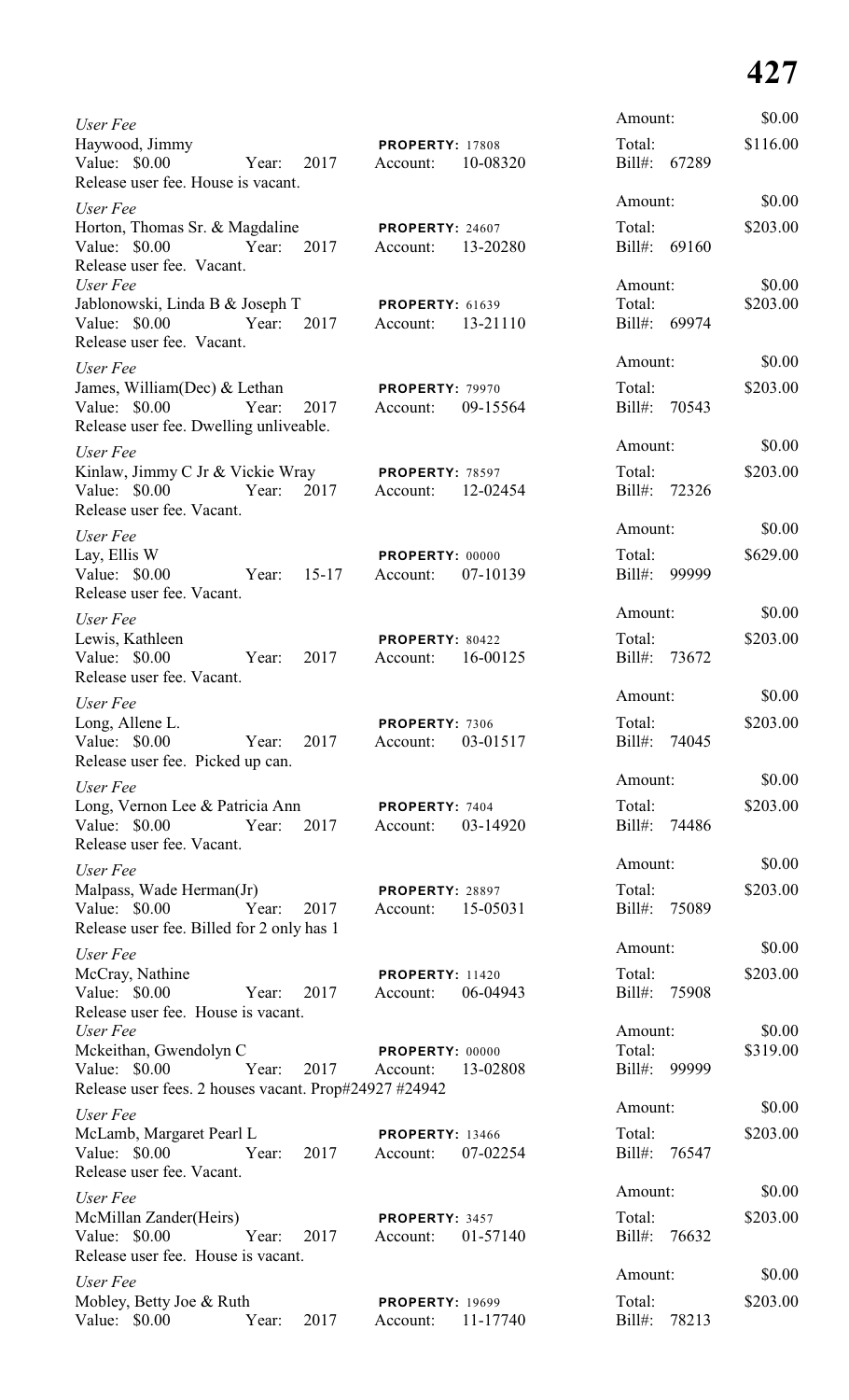| Release user fee. Vacant.                                                                      |       |           |                                    |          |                        |       |                    |
|------------------------------------------------------------------------------------------------|-------|-----------|------------------------------------|----------|------------------------|-------|--------------------|
| User Fee                                                                                       |       |           |                                    |          | Amount:                |       | \$0.00             |
| Moore, Richard<br>Value: $$0.00$<br>Release user fee. Vacant.                                  | Year: | $16 - 17$ | <b>PROPERTY: 19799</b><br>Account: | 11-03536 | Total:<br>Bill#: 99999 |       | \$411.00           |
| User Fee                                                                                       |       |           |                                    |          | Amount:                |       | \$0.00             |
| Norris, Monty Dean<br>Value: \$0.00 Year:<br>Release user fee. House is vacant.                |       | 2017      | <b>PROPERTY: 18079</b><br>Account: | 10-12927 | Total:<br>Bill#: 80106 |       | \$116.00           |
| User Fee                                                                                       |       |           |                                    |          | Amount:                |       | \$0.00             |
| Olah Robin Cartrette & Robert Daniel<br>Value: \$0.00 Year:<br>Release user fee. Vacant.       |       | 2017      | <b>PROPERTY: 15519</b><br>Account: | 09-00534 | Total:<br>Bill#: 80356 |       | \$203.00           |
| User Fee                                                                                       |       |           |                                    |          | Amount:                |       | \$0.00             |
| Overton, Margaret Marks (ETALS)<br>Value: \$0.00 Year:<br>Release user fee Discovery in error. |       | 2017      | <b>PROPERTY: 00000</b><br>Account: | 15-02473 | Total:<br>Bill#: 10514 |       | \$203.00           |
| User Fee                                                                                       |       |           |                                    |          | Amount:                |       | \$0.00             |
| Pierce, Sarah & Jessie Pierce<br>Value: \$0.00<br>Release user fee. House is vacant.           | Year: | 2017      | PROPERTY: 75622<br>Account:        | 07-03718 | Total:<br>Bill#: 81604 |       | \$203.00           |
| User Fee                                                                                       |       |           |                                    |          | Amount:                |       | \$0.00             |
| Robinson, Elman (Heirs)<br>Value: \$0.00<br>Release user fee. Vacant.                          | Year: | 2017      | PROPERTY: 9908<br>Account:         | 05-05860 | Total:<br>Bill#: 84326 |       | \$203.00           |
| User Fee                                                                                       |       |           |                                    |          | Amount:                |       | \$0.00             |
| Sadowski, Lukasz Trustee<br>Value: $$0.00$<br>Release user fees. Vacant complex.               | Year: | 2017      | <b>PROPERTY: 99999</b><br>Account: | 01-08249 | Total:<br>$Bill#$ :    | 99999 | \$2,088.00         |
| User Fee                                                                                       |       |           |                                    |          | Amount:                |       | \$0.00             |
| Sellers, Thurston<br>Value: $$0.00$<br>Release user fee. Vacant.                               | Year: | 2017      | PROPERTY: 4661<br>Account:         | 01-81140 | Total:<br>$Bill#$ :    | 85886 | \$116.00           |
| User Fee                                                                                       |       |           |                                    |          | Amount:                |       | \$0.00             |
| Sellers, Troy Daniel & Eloise<br>Value: $$0.00$<br>Release user fees. 3 cans overcharged.      | Year: | 2017      | PROPERTY: 29364<br>Account:        | 15-33020 | Total:<br>Bill#: 85902 |       | \$609.00           |
| User Fee                                                                                       |       |           |                                    |          | Amount:                |       | \$0.00             |
| Smith, Nora Jane<br>Value: $$0.00$<br>Release user fee. No can for 2015-16                     | Year: | $15-16$   | PROPERTY: 00000<br>Account:        | 03-02066 | Total:<br>$Bill#$ :    | 99999 | \$426.00           |
| User Fee                                                                                       |       |           |                                    |          | Amount:                |       | \$0.00             |
| Stanley, Bobby W & Brenda<br>Value: $$0.00$<br>Release user fee. Vacant.                       | Year: | 2017      | <b>PROPERTY: 12645</b><br>Account: | 07-05041 | Total:<br>Bill#: 89305 |       | \$203.00           |
| User Fee                                                                                       |       |           |                                    |          | Amount:                |       | \$0.00             |
| Stanley, Reginal Dale<br>Value: \$0.00<br>Release user fee. House is vacant.                   | Year: | 2017      | <b>PROPERTY: 00000</b><br>Account: | 12-26322 | Total:<br>Bill#: 89472 |       | \$203.00           |
| User Fee                                                                                       |       |           |                                    |          | Amount:                |       | \$0.00             |
| Taylor, Joyce L.<br>Value: \$0.00<br>Release portion of user fee. House is vacant.             | Year: | 2017      | <b>PROPERTY: 13849</b><br>Account: | 07-17883 | Total:<br>Bill#: 91124 |       | \$119.20           |
| User Fee                                                                                       |       |           |                                    |          | Amount:                |       | \$0.00             |
| Thomas, Eddie Junior<br>Value: \$0.00<br>Release portion of user fee. Prorated.                | Year: | 2017      | <b>PROPERTY: 11869</b><br>Account: | 06-00911 | Total:<br>Bill#: 91407 |       | \$86.99            |
| User Fee<br>Towns, Larry                                                                       |       |           | PROPERTY: 00000                    |          | Amount:<br>Total:      |       | \$0.00<br>\$383.69 |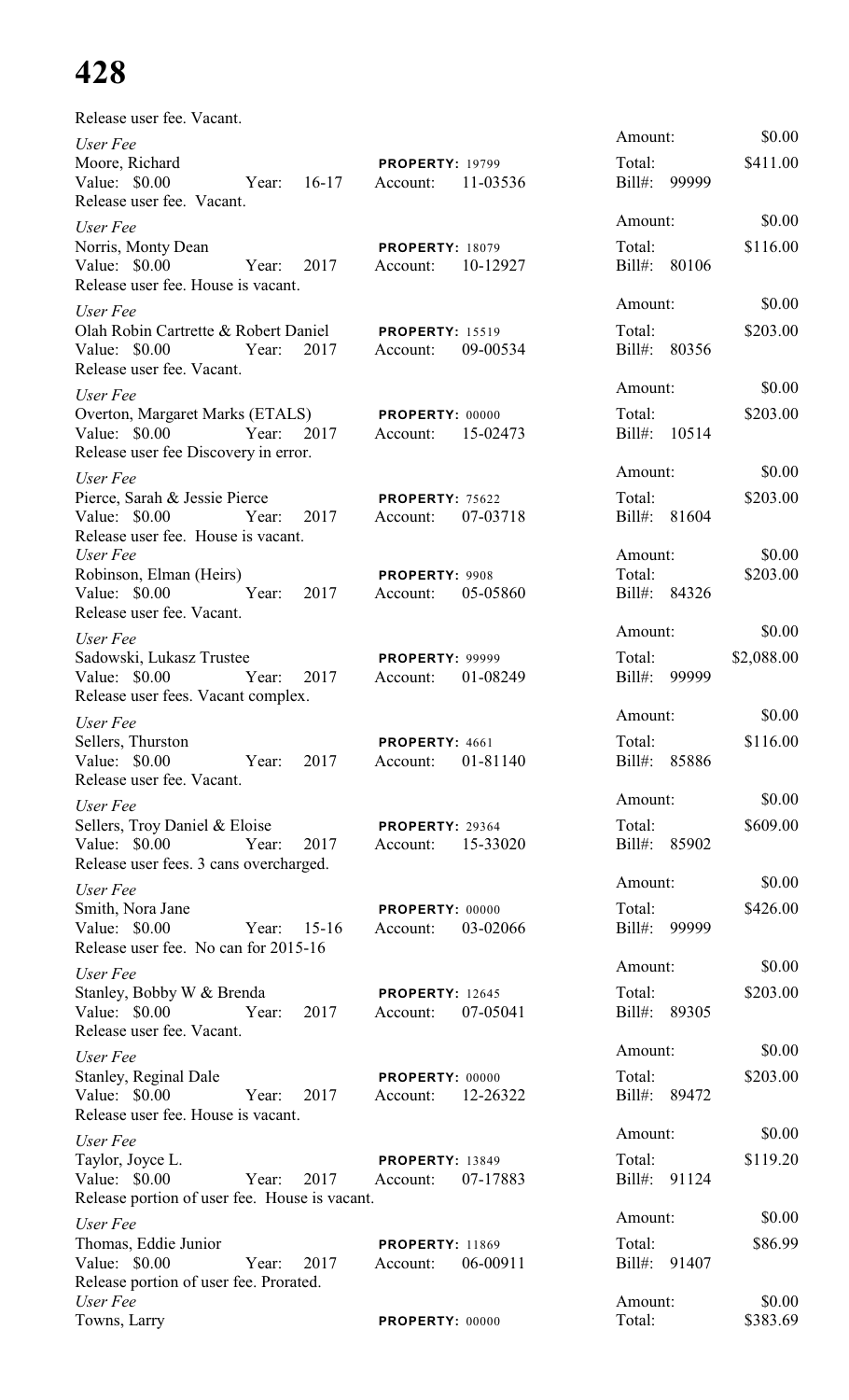| Value: $$0.00$<br>Release user fee. House is vacant.                                             |            | Year: 16-17 Account: |                                             | 13-02107 | Bill#: 99999           |          |
|--------------------------------------------------------------------------------------------------|------------|----------------------|---------------------------------------------|----------|------------------------|----------|
| User Fee                                                                                         |            |                      |                                             |          | Amount:                | \$0.00   |
| Vereen, Claude & Joan<br>Value: \$0.00<br>Release user fee. Home being remodeled from Hurricane. |            | Year: 2017 Account:  | <b>PROPERTY: 18379</b>                      | 10-17600 | Total:<br>Bill#: 92973 | \$116.00 |
| User Fee                                                                                         |            |                      |                                             |          | Amount:                | \$0.00   |
| Ward, Frank & Allie Mae<br>Value: \$0.00<br>Release user fee. Vacant.                            |            | Year: 2017 Account:  | <b>PROPERTY: 23422</b>                      | 13-42003 | Total:<br>Bill#: 93959 | \$203.00 |
| User fee                                                                                         |            |                      |                                             |          | Amount:                | \$0.00   |
| Ward, Gayle L.<br>Value: $$0.00$<br>Release user fee. Vacant.                                    |            | Year: 2017           | <b>PROPERTY: 16261</b><br>Account:          | 09-05343 | Total:<br>Bill#: 93974 | \$203.00 |
| User Fee                                                                                         |            |                      |                                             |          | Amount:                | \$0.00   |
| Ward, Jimmy & Judy<br>Value: \$0.00<br>Release user fee. Vacant.                                 |            | Year: 2017           | <b>PROPERTY: 18039</b><br>Account:          | 10-00520 | Total:<br>Bill#: 94087 | \$116.00 |
| User Fee                                                                                         |            |                      |                                             |          | Amount:                | \$0.00   |
| Ward, Joyce S.<br>Value: \$0.00<br>Release user fee. House is vacant.                            |            | Year: 2017           | <b>PROPERTY: 16869</b><br>Account:          | 09-32220 | Total:<br>Bill#: 94140 | \$203.00 |
| User Fee                                                                                         |            |                      |                                             |          | Amount:                | \$0.00   |
| Williams, Bobby Dale<br>Value: \$0.00<br>Release portion of user fee. Jul-Dec                    |            | Year: 2017           | <b>PROPERTY: 25993</b><br>Account: 13-43720 |          | Total:<br>Bill#: 95858 | \$101.50 |
| User Fee                                                                                         |            |                      |                                             |          | Amount:                | \$0.00   |
| Young, Alden Jr<br>Value: $$0.00$<br>Release user fee. House is vacant.                          | Year: 2017 |                      | PROPERTY: 9565<br>Account:                  | 04-05158 | Total:<br>Bill#: 97718 | \$203.00 |

### **Agenda Item #21: COMMENTS:**

Chairman McKenzie opened the floor for comments. The following spoke.

### A. **Department Manager:**

**Sheriff Lewis Hatcher:** stated the following: -Relative to the traffic we had in Lumberton, I would like to thank the SBI, FBI, Highway Parol, my staff, and the City of Whiteville;

-The men involved in the traffic were from here and the City of Whiteville;

-I would like to thank Kay Worley for the Command Center for the manhunt; **and**

-Bladen County and Brunswick County's Sheriff's Offices assisted.

### B. **Board of Commissioners:**

- 1. **Commissioner Edwin Russ:** stated he was not aware of the condition of the vehicles at Social Services.
- 2. **Commissioner McDowell:** stated the following:

-The employee training at Social Services is taking from six to eight (6-8) months and that I do not understand the process;

-Harold, there is some disposed furniture between M/M Ray Road and Nakina and Bethel that needs to be picked up; **and**

-For clarification, I have been working with the owner of The Farm for three (3) months, along with the Planning Department, the Attorney and the Manager on this matter.

### 3. **Commissioner Prevatte:** stated the following: -Sheriff, I congratulate you for a job well done; -I would like for Klondyke-Chadbourn Fire Department to be given a Resolution of Appreciation for getting their fire rating down to a 5; **and**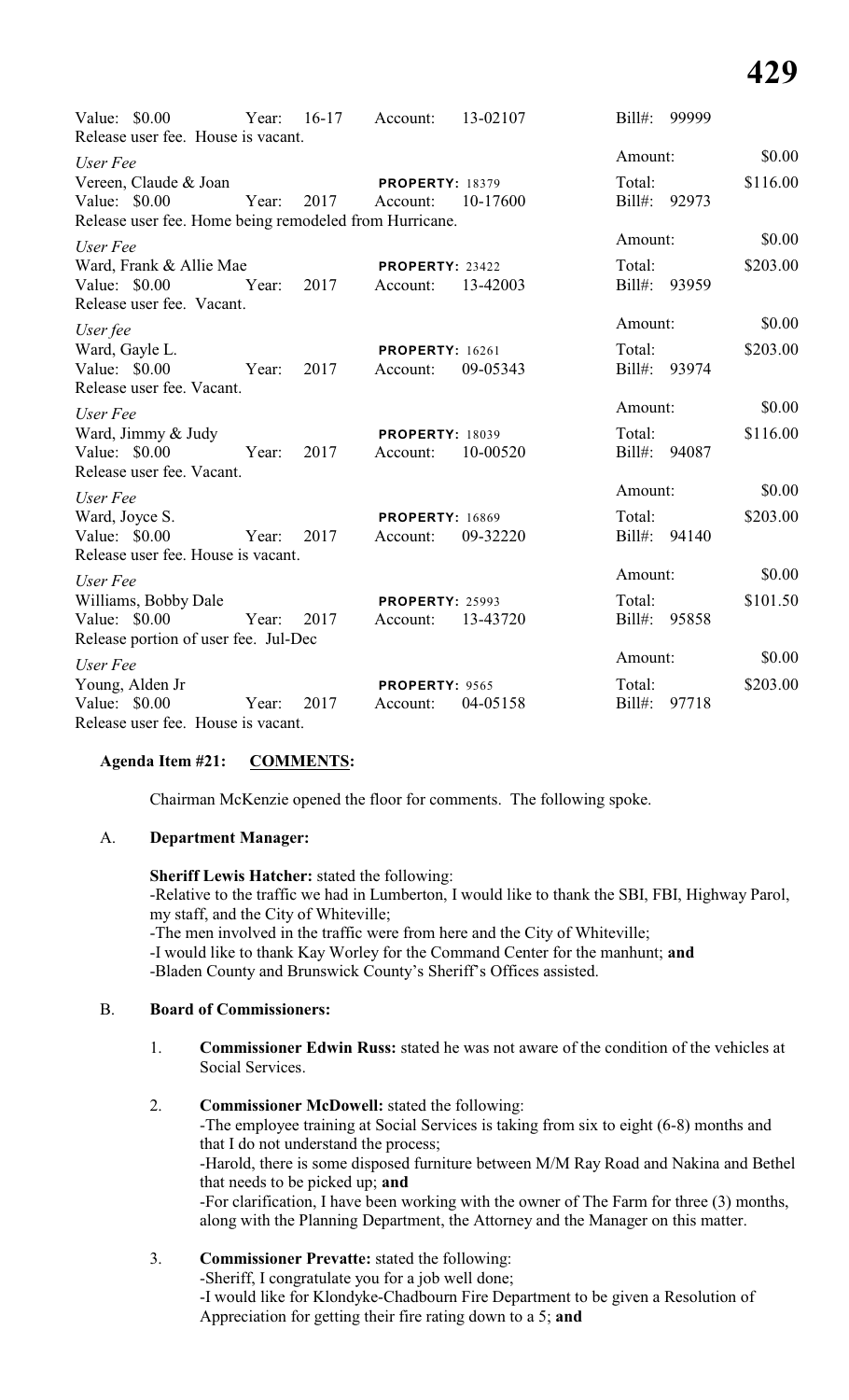-I would like for everyone to realize we are limited to what we can do and what we can control.

### **MOTION:**

Commissioner Prevatte made a motion to approve and adopt the following Proclamation of Appreciation and Recognition to Klondyke- Chadbourn Fire Department to be prepared and awarded for their work and efforts in getting their fire rating down to 5, seconded by Commissioner McDowell. The motion unanimously passed.

### **PROCLAMATION of APPRECIATION and RECOGNITION to** *KLONDYKE - CHADBOURN VOLUNTEER FIRE and RESCUE DEPARTMENT*

**WHEREAS,** within Columbus County, there are several fire and rescue units that render aid to the citizens in times of need and injury within the most prompt time within their accessible equipment, supervision and staff; **and**

**WHEREAS,** the *Klondyke-Chadbourn Vo lunteer Fire and Rescue Department* was chartered many years ago and has been operating to render help since that time; **and**

**WHEREAS,** *Klondyke-Chadbourn Vo lunteer Fire and Rescue Department* started working diligently to help anyone in need in a prompt time frame; **and**

**WHEREAS,** *Klondyke-Chadbourn Vo lunteer Fire and Rescue Department* has dedicated members and answers multiple calls per year, and renders help to anyone in need, and in this process has saved many lives.

**NOW, THEREFORE, BE IT PROCLAIMED,** we, the Columbus County Board of Commissioners proudly presents this Proclamation of Appreciation and Recognition to *Klondyke-Chadbourn Vo lunteer Fire and Rescue Department* for their diligent and endless hours of dedication in requesting the Fire Rating to be in line with Number 5 ultimately benefitting the citizens of Klondyke and Chadbourn and Columbus County.

**APPROVED** and **ADOPTED** this the 5th day of February, 2018.

### **COLUMBUS COUNTY BOARD OF COMMISSIONERS**

| /s/ <i>AMON E. McKENZIE</i> Chairman        | /s/ TRENT BURROUGHS Vice Chairman    |
|---------------------------------------------|--------------------------------------|
| <i><b>SI JAMES E. PREVATTE</b></i>          | $\mathcal{S}$ GILES E. BYRD          |
| $\mathsf{S}$ P. EDWIN RUSS                  | /s/ RICKY BULLARD                    |
|                                             | <b>ATTESTED BY:</b>                  |
| <b>S CHARLES T. McDOWELL</b>                | /s/ JUNE B. HALL, Clerk to the Board |
| /s/ MICHAEL H. STEPHENS, Manager / Attorney |                                      |

### 4. **Vice Chairman Trent Burroughs:** stated the following:

-I would like to thank the Sheriff for the handling of the recent situation we had and for what you do every day;

-Gary, the house that I called about today, what is the situation on that? Mr. Lanier replied stating that John Ganus was checking into this; **and**

-Loretta, what is the situation at Animal Control? Loretta replied stating we turn the animals as quickly as we can, but more animals do come to the shelter.

- 5. **Commissioner Byrd:** stated I heard on the news that New Hanover and Brunswick Counties had received additional heating funds of \$400,000.00, and I was wondering why Columbus County was not included. No reply was received.
- 6. **Chairman McKenzie:** stated Columbus Regional Healthcare System Administrator was leaving.

### C. **County Manager / County Attorney (Michael H. Stephens):** stated the following:

-I would like to introduce Loretta Shipman as the new Animal Control Director;

-The pertinent people met and worked out a Memorandum of Understanding for Animal Control for the City of Whiteville;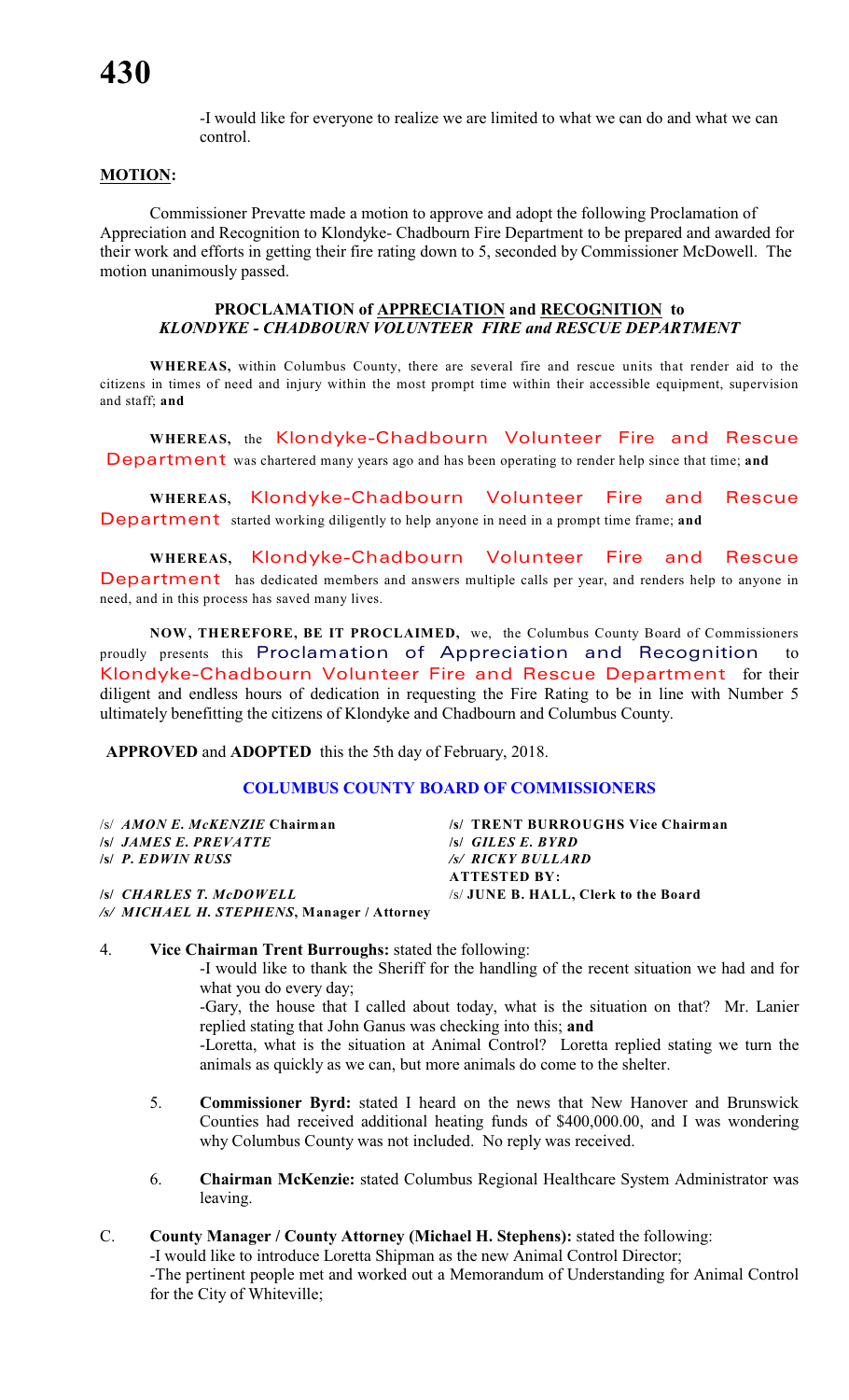-I received information on the members for the Ad Hoc Committee for the Columbus County Schools Board of Education, and they will be Randy Coleman, Monty Herring and Barbara Yates Lockamy;

-I received information on the members for the Ad Hoc Committee for the Whiteville City Schools Board of Education, and they will be Coleman Barbour, Gregg Merritt and Kandle Rogers;

-The next step will be for someone to take the lead and schedule a meeting;

-I have received a call from an individual who is moving four (4) pieces of equipment for a nuclear facility from somewhere in Virginia to South Carolina that are 286' long, 19' high and 24' wide and he wants to be able to get around the courthouse; **and**

-We still have mold at the Board of Elections, and I will let Larry Hayes bring you up-to-date on the situation.

### **Larry Hayes, Maintenance Director:** stated the following:

- 1. The Board of Elections failed the industrial hygienist test again for the third time;
- 2. The dry fog was repeated and new samples will be taken.

### **RECESS REGULAR SESSION and enter into CLOSED SESSION in ACCORDANCE with N.C.G.S. § 143-318.11(a) (6) PERSONNEL:**

At 7:58 P.M., Commissioner Byrd made a motion to recess Regular Session and enter into Closed Session in accordance with N.C.G.S. § 143-318.11(a) (6) Personnel, after a five (5) minutes recess, seconded by Commissioner Russ. The motion unanimously passed.

### **Agenda Item #22: CLOSED SESSION in ACCORDANCE with N.C.G.S. § 143-318.11(a) (6) PERSONNEL:**

No action was taken.

### **ADJOURN CLOSED SESSION and resume REGULAR SESSION:**

At 8:46 P.M.,Vice Chairman Burroughs made a motion to adjourn Closed Session and resume Regular Session, seconded by Commissioner Russ. The motion unanimously passed.

### **READING and APPROVAL of CLOSED SESSION GENERAL ACCOUNT:**

Chairman McKenzie requested that Michael H. Stephens, County Manager / Attorney, orally read the Closed Session General Account. Mr. Stephens orally read the following: *"The County Manager / Attorney discussed personnel issues with the Board of Commissioners. No decision or action was taken"*.

Commissioner Byrd made a motion to approve the Closed Session General Account, seconded by Commissioner Prevatte. The motion unanimously passed.

### **Agenda Item 23: ADJOURNMENT:**

At 8:47 P.M., Commissioner Byrd made a motion to adjourn, seconded by Commissioner Prevatte. The motion unanimously passed.

### **APPROVED:**

**\_\_\_\_\_\_\_\_\_\_\_\_\_\_\_\_\_\_\_\_\_\_\_\_\_\_\_\_ \_\_\_\_\_\_\_\_\_\_\_\_\_\_\_\_\_\_\_\_\_\_\_\_\_\_\_\_\_\_ JUNE B. HALL, Clerk to Board AMON E. McKENZIE, Chairman**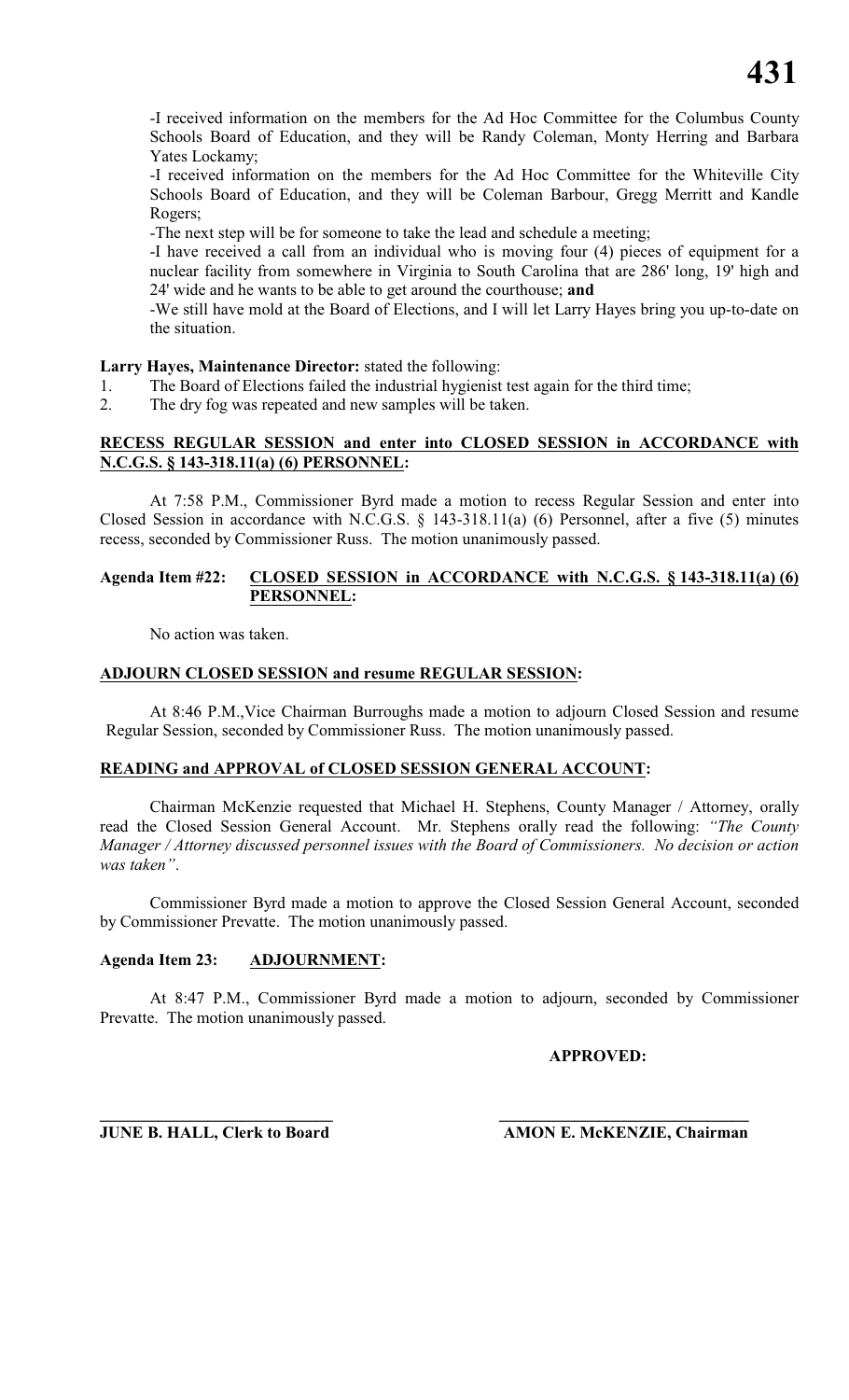The Honorable Columbus County Commissioners met on the above stated date and at the above stated time in the Dempsey B. Herring Courthouse Annex Building, located at 112 West Smith Street, Whiteville, North Carolina, to act as the Columbus County Water and Sewer District I Board.

### **COMMISSIONERS PRESENT: APPOINTEES PRESENT:**

Trent Burroughs, **Vice-Chairman / County Attorney** James E. Prevatte June B. Hall, **Clerk to the Board** Giles E. Byrd Edwin Russ<br>Charles T. McDowell

Amon E. McKenzie, **Chairman** Mike Stephens, **County Manager** 

Charles T. McDowell **APPOINTEE ABSENT:** Bobbie Faircloth, **Finance Officer**

### **COMMISSIONER ABSENT:**

Ricky Bullard

### **MEETING CALLED TO ORDER:**

At 7:30 P.M., Chairman Amon E. McKenzie called the **combination meeting** of Columbus County Water and Sewer Districts I, II, III, IV and V Board Meeting to order.

### **Agenda Item #19: COLUMBUS COUNTY WATER and SEWER DISTRICTS I, II, III, IV and V - APPROVAL of BOARD MEETING MINUTES:**

January 16, 2018 **Combination Meeting** of Columbus County Water and Sewer Districts I, II, III, IV and V Board Meeting **(5 sets)**

Vice Chairman Burroughs made a motion to approve the January 16, 2018 Columbus County Water and Sewer District I Board Meeting Minutes, as recorded, seconded by Commissioner McDowell. The motion unanimously passed.

### **ADJOURNMENT:**

At 7:31 P.M., Commissioner McDowell made a motion to adjourn, seconded by Vice Chairman Burroughs. The motion unanimously passed.

### **APPROVED:**

\_\_\_\_\_\_\_\_\_\_\_\_\_\_\_\_\_\_\_\_\_\_\_\_\_\_\_\_\_ \_\_\_\_\_\_\_\_\_\_\_\_\_\_\_\_\_\_\_\_\_\_\_\_\_\_\_\_\_\_\_\_\_\_\_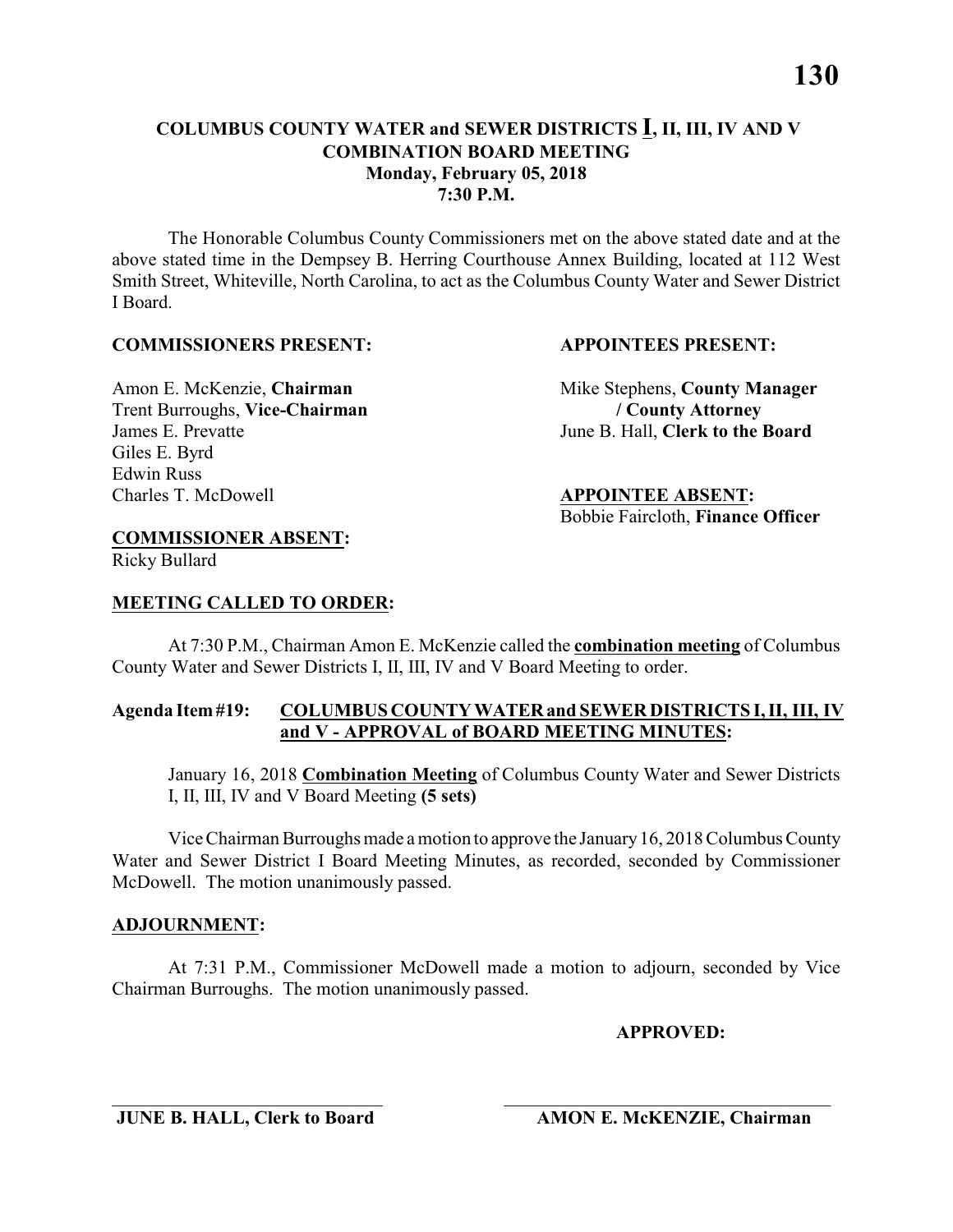The Honorable Columbus County Commissioners met on the above stated date and at the above stated time in the Dempsey B. Herring Courthouse Annex Building, located at 112 West Smith Street, Whiteville, North Carolina, to act as the Columbus County Water and Sewer District II Board.

### **COMMISSIONERS PRESENT: APPOINTEES PRESENT:**

Amon E. McKenzie, **Chairman** Mike Stephens, **County Manager** Trent Burroughs, **Vice-Chairman / County Attorney** James E. Prevatte June B. Hall, **Clerk to the Board**

> Charles T. McDowell **APPOINTEE ABSENT:** Bobbie Faircloth, **Finance Officer**

### **COMMISSIONER ABSENT:**

Ricky Bullard

Giles E. Byrd

Edwin Russ<br>Charles T. McDowell

### **MEETING CALLED TO ORDER:**

At 7:30 P.M., Chairman Amon E. McKenzie called the **combination meeting** of Columbus County Water and Sewer Districts I, II, III, IV and V Board Meeting to order.

### **Agenda Item #19: COLUMBUS COUNTY WATER and SEWER DISTRICTS I, II, III, IV and V - APPROVAL of BOARD MEETING MINUTES:**

January 16, 2018 **Combination Meeting** of Columbus County Water and Sewer Districts I, II, III, IV and V Board Meeting **(5 sets)**

Vice Chairman Burroughs made a motion to approve the January 16, 2018 Columbus County Water and Sewer District II Board Meeting Minutes, as recorded, seconded by Commissioner McDowell. The motion unanimously passed.

### **ADJOURNMENT:**

At 7:31 P.M., Commissioner McDowell made a motion to adjourn, seconded by Vice Chairman Burroughs. The motion unanimously passed.

### **APPROVED:**

\_\_\_\_\_\_\_\_\_\_\_\_\_\_\_\_\_\_\_\_\_\_\_\_\_\_\_\_\_ \_\_\_\_\_\_\_\_\_\_\_\_\_\_\_\_\_\_\_\_\_\_\_\_\_\_\_\_\_\_\_\_\_\_\_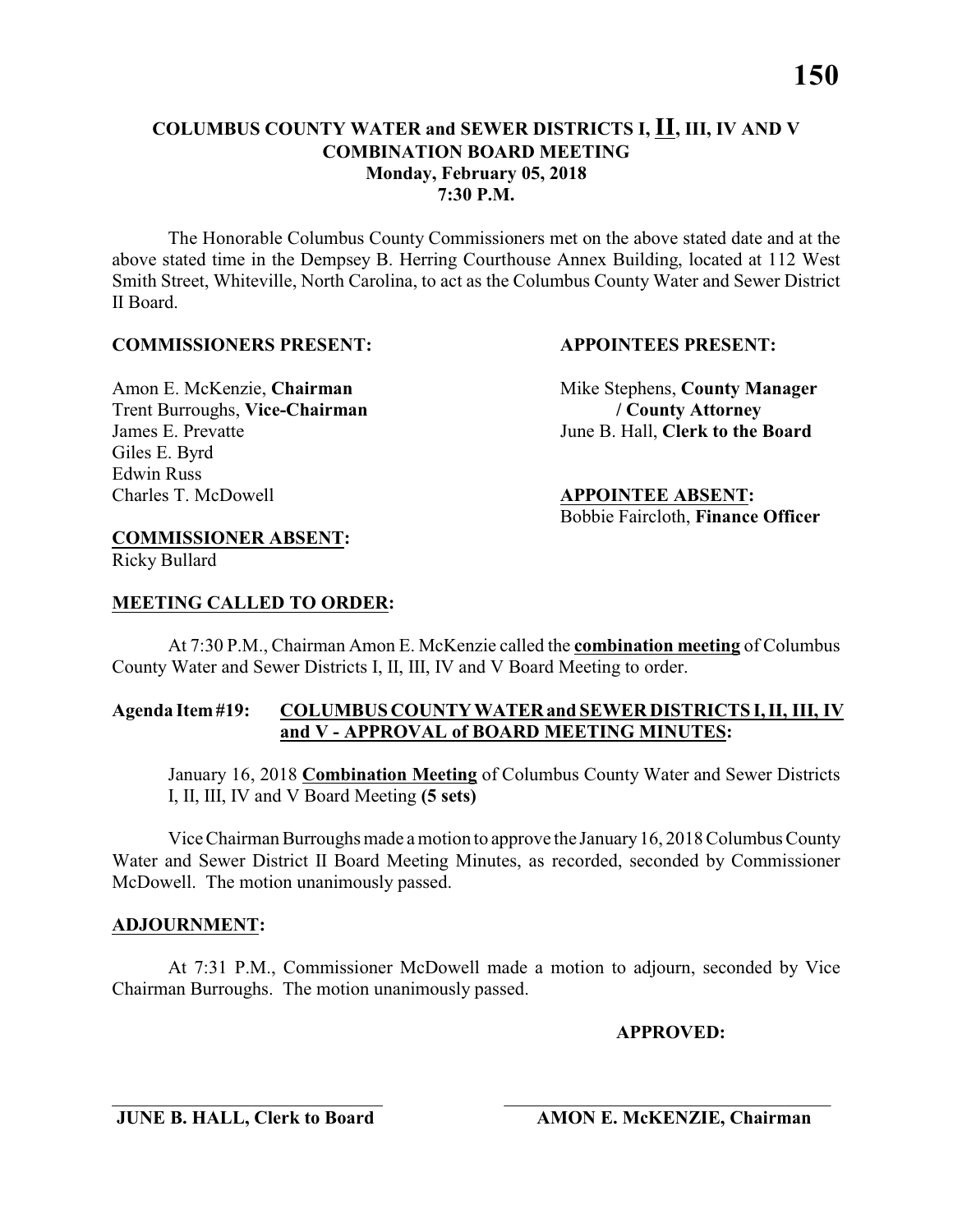The Honorable Columbus County Commissioners met on the above stated date and at the above stated time in the Dempsey B. Herring Courthouse Annex Building, located at 112 West Smith Street, Whiteville, North Carolina, to act as the Columbus County Water and Sewer District III Board.

### **COMMISSIONERS PRESENT: APPOINTEES PRESENT:**

## Trent Burroughs, **Vice-Chairman / County Attorney** James E. Prevatte June B. Hall, **Clerk to the Board** Giles E. Byrd Edwin Russ<br>Charles T. McDowell

Amon E. McKenzie, **Chairman** Mike Stephens, **County Manager** 

Charles T. McDowell **APPOINTEE ABSENT:** Bobbie Faircloth, **Finance Officer**

### **COMMISSIONER ABSENT:**

Ricky Bullard

### **MEETING CALLED TO ORDER:**

At 7:30 P.M., Chairman Amon E. McKenzie called the **combination meeting** of Columbus County Water and Sewer Districts I, II, III, IV and V Board Meeting to order.

### **Agenda Item #19: COLUMBUS COUNTY WATER and SEWER DISTRICTS I, II, III, IV and V - APPROVAL of BOARD MEETING MINUTES:**

January 16, 2018 **Combination Meeting** of Columbus County Water and Sewer Districts I, II, III, IV and V Board Meeting **(5 sets)**

Vice Chairman Burroughs made a motion to approve the January 16, 2018 Columbus County Water and Sewer District III Board Meeting Minutes, as recorded, seconded by Commissioner McDowell. The motion unanimously passed.

### **ADJOURNMENT:**

At 7:31 P.M., Commissioner McDowell made a motion to adjourn, seconded by Vice Chairman Burroughs. The motion unanimously passed.

### **APPROVED:**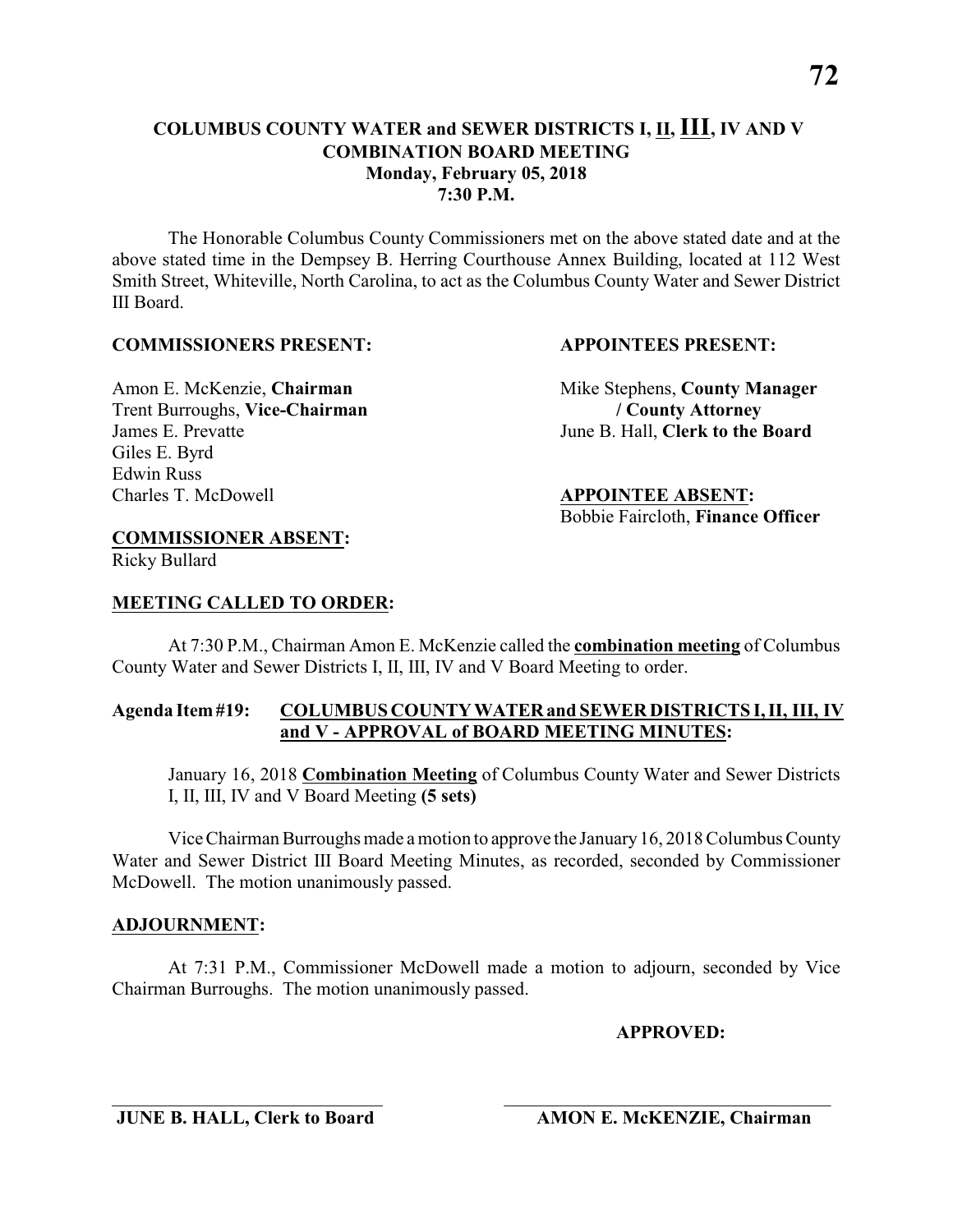The Honorable Columbus County Commissioners met on the above stated date and at the above stated time in the Dempsey B. Herring Courthouse Annex Building, located at 112 West Smith Street, Whiteville, North Carolina, to act as the Columbus County Water and Sewer District IV Board.

### **COMMISSIONERS PRESENT: APPOINTEES PRESENT:**

Trent Burroughs, **Vice-Chairman / County Attorney** James E. Prevatte June B. Hall, **Clerk to the Board** Giles E. Byrd Edwin Russ<br>Charles T. McDowell

Amon E. McKenzie, **Chairman** Mike Stephens, **County Manager** 

Charles T. McDowell **APPOINTEE ABSENT:** Bobbie Faircloth, **Finance Officer**

### **COMMISSIONER ABSENT:**

Ricky Bullard

### **MEETING CALLED TO ORDER:**

At 7:30 P.M., Chairman Amon E. McKenzie called the **combination meeting** of Columbus County Water and Sewer Districts I, II, III, IV and V Board Meeting to order.

### **Agenda Item #19: COLUMBUS COUNTY WATER and SEWER DISTRICTS I, II, III, IV and V - APPROVAL of BOARD MEETING MINUTES:**

January 16, 2018 **Combination Meeting** of Columbus County Water and Sewer Districts I, II, III, IV and V Board Meeting **(5 sets)**

Vice Chairman Burroughs made a motion to approve the January 16, 2018 Columbus County Water and Sewer District IV Board Meeting Minutes, as recorded, seconded by Commissioner McDowell. The motion unanimously passed.

### **ADJOURNMENT:**

At 7:31 P.M., Commissioner McDowell made a motion to adjourn, seconded by Vice Chairman Burroughs. The motion unanimously passed.

### **APPROVED:**